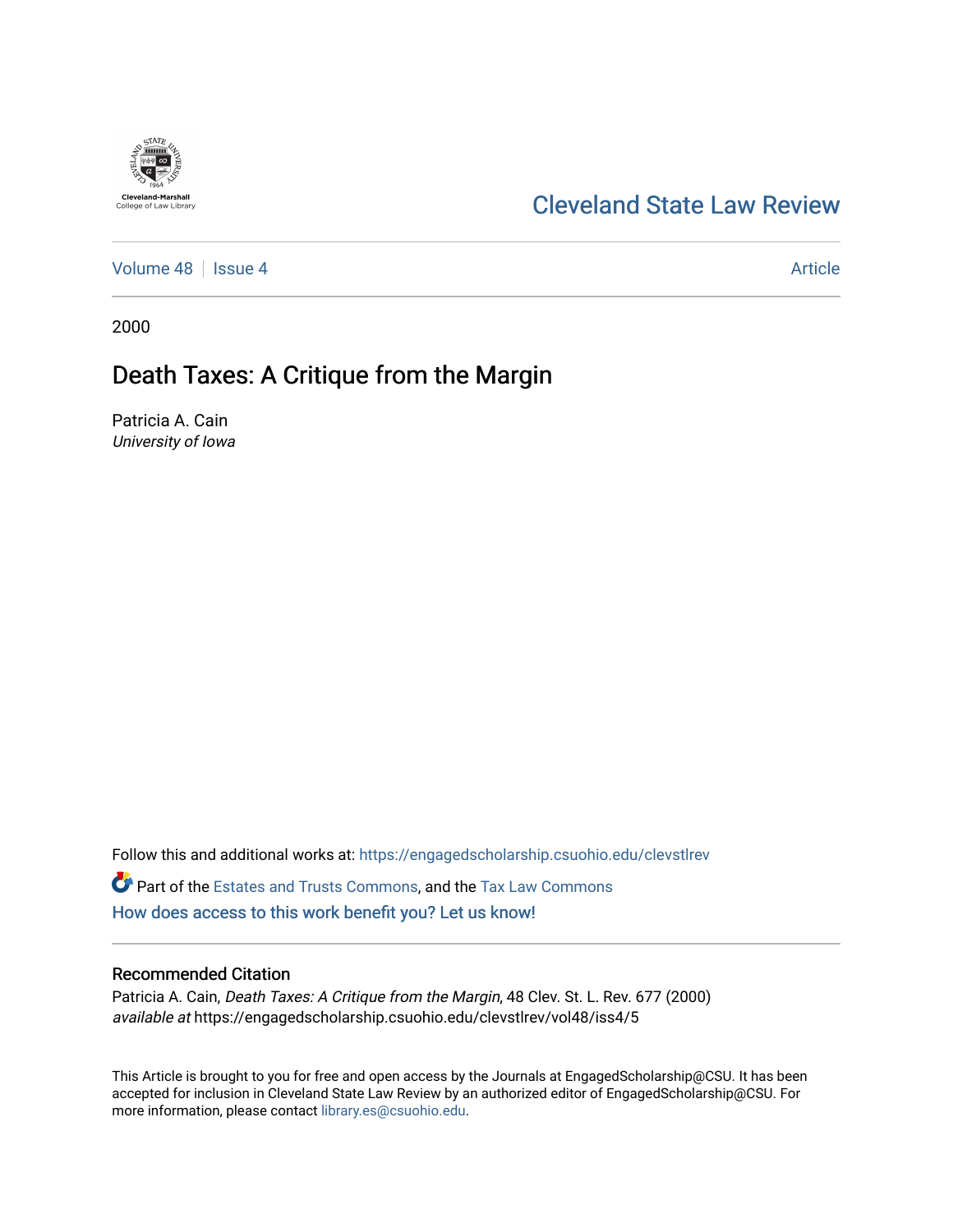# DEATH TAXES: A CRITIQUE FROM THE MARGIN

### PATRICIA A. CAIN<sup>1</sup>

| L.      |                                                               |  |  |  |
|---------|---------------------------------------------------------------|--|--|--|
| H.      |                                                               |  |  |  |
| III.    |                                                               |  |  |  |
| IV.     | THE PERSPECTIVE OF THE MARGINALIZED TAXPAYER  683             |  |  |  |
| V.      |                                                               |  |  |  |
| VI.     |                                                               |  |  |  |
| VII.    |                                                               |  |  |  |
| VIII.   |                                                               |  |  |  |
| IX.     | HOW THE CURRENT TAX ON GRATUITOUS                             |  |  |  |
|         | TRANSFERS BURDENS UNMARRIED COUPLES 692                       |  |  |  |
|         | $\bm{A}$                                                      |  |  |  |
|         | $B_{-}$                                                       |  |  |  |
|         | Section 2040 and Joint Tenancy Property 694<br>$\overline{C}$ |  |  |  |
|         | D.                                                            |  |  |  |
|         | The Generation Skipping Tax (GST) is Based on<br>E.           |  |  |  |
|         |                                                               |  |  |  |
| $X_{-}$ |                                                               |  |  |  |
| XI.     | <b>ANOTHER STORY: A PURELY HYPOTHETICAL</b>                   |  |  |  |
|         | FACT SITUATION THAT DEMONSTRATES THE BURDEN                   |  |  |  |
|         |                                                               |  |  |  |
| XII.    |                                                               |  |  |  |

While it is true that Congress has voted to repeal the estate tax as of 2010, the repeal bill also provides for the tax to be reinstated on January 1, 2011. *See* Economic Growth and Tax Relief Reconciliation Act of 2001, Pub. L. No. 107-16, 115 Stat. 38 (2001) [hereinafter EGTRRA]. Many commentators predict that the repeal will never take effect. *See*, *e.g*., Brooks J. Holcomb, *Death Tax Eulogy May be Premature*, 38 ARIZ. ATTY. 16 (2001). I include myself in this group of skeptics. Thus, the critique I provide in this article is just as relevant as it was when I first drafted it in October of 2000.

<sup>&</sup>lt;sup>1</sup>Aliber Family Chair in Law, University of Iowa. This article is based on a paper delivered at *The Death of the "Death Tax"?* conference at the Cleveland-Marshall College of Law on October 6, 2000, well before George W. Gush became president and before Congress voted to repeal the estate tax. I am thankful to Professor Deborah Geier and Cleveland-Marshall for hosting this conference and to the many participants who commented on my paper at the time of the conference, especially Joel Dobris, Joseph Dodge, Carolyn Jones, and James Wilson. I dedicate this article to the memory of tax colleague and friend, Rebecca S. Rudnick, whose presence at that October conference made it all the more delightful for me. Rebecca, always engaged in the moment, delighted by everything around her, added a creative spark to my life every time I ran into her. She met an untimely death at sea, off the coast of Papua New Guinea, on June 2, 2001. Rebecca, I'll miss you.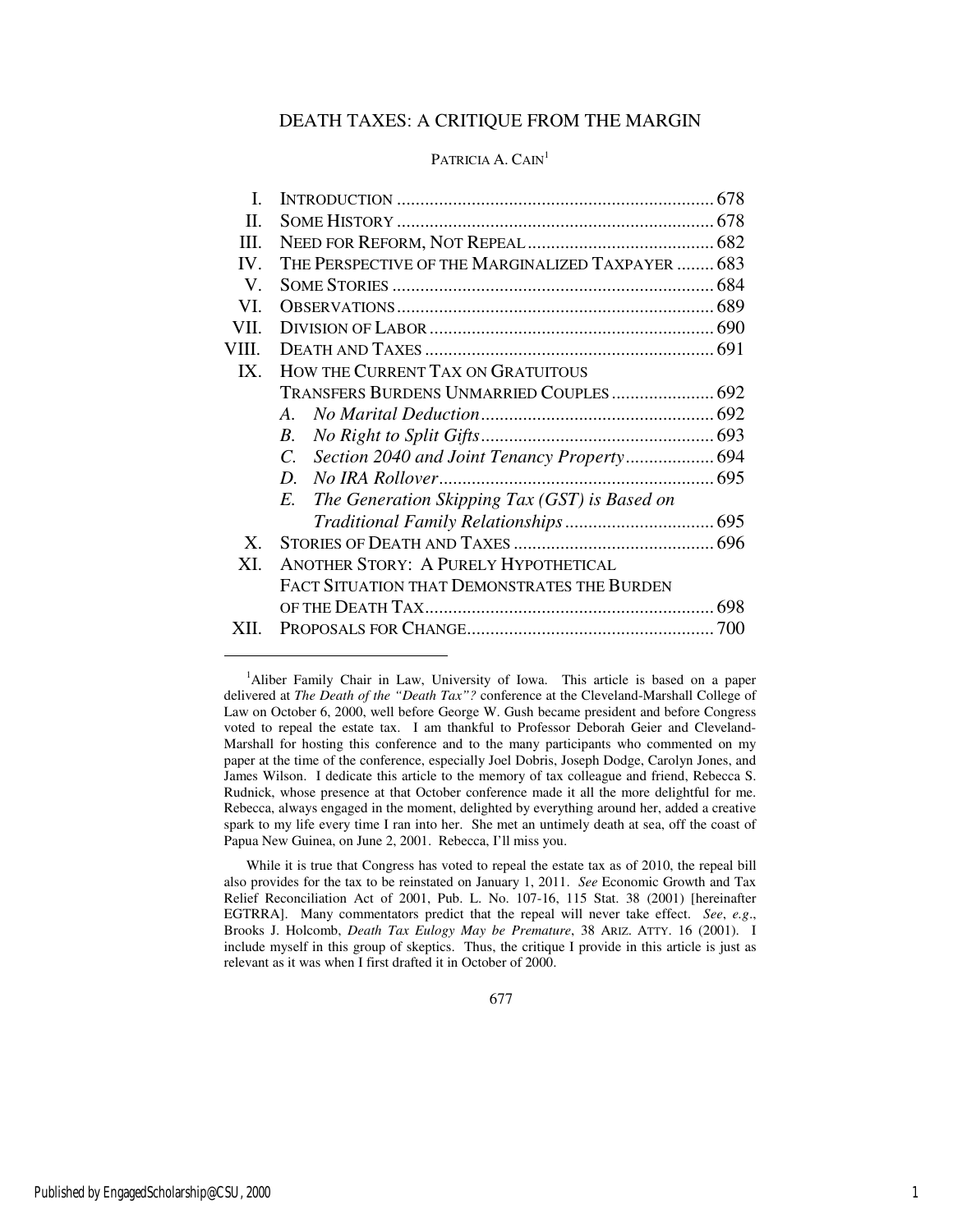| A. | Option Number One: Repeal the Estate Tax 701     |                                                                                                                                                                                                                                |
|----|--------------------------------------------------|--------------------------------------------------------------------------------------------------------------------------------------------------------------------------------------------------------------------------------|
| B. | <b>Option Number Two: Treat Same-Sex Couples</b> |                                                                                                                                                                                                                                |
|    |                                                  |                                                                                                                                                                                                                                |
|    |                                                  |                                                                                                                                                                                                                                |
|    |                                                  |                                                                                                                                                                                                                                |
|    |                                                  |                                                                                                                                                                                                                                |
|    |                                                  |                                                                                                                                                                                                                                |
|    |                                                  |                                                                                                                                                                                                                                |
|    |                                                  |                                                                                                                                                                                                                                |
|    | Survivor has a Claim to Constitutive Property704 |                                                                                                                                                                                                                                |
|    |                                                  |                                                                                                                                                                                                                                |
|    |                                                  | . 704                                                                                                                                                                                                                          |
|    |                                                  |                                                                                                                                                                                                                                |
|    |                                                  | C. Option Number Three: Increase the Exemption702<br>D. Option Number Four: Impose the Tax Only<br>E. Option Number Five: Exemptions for<br>F. Option Number Six: Deferral of Tax When<br>G. Option Number Seven: Personal Tax |

#### I. INTRODUCTION

Feminist theorist bell hooks wrote many years ago that if movements were to succeed in making the world better, they ought to pay attention to the plight of the most marginalized.<sup>2</sup> Thus, in the interest of justice, and in keeping with the advice of bell hooks, my critique of the death tax is from the perspective of the marginalized taxpayer, the taxpayer whose position is almost never considered by Congress in the writing of tax legislation, nor by the IRS in the interpretation of tax legislation. My marginalized taxpayer is a gay or lesbian partner in a long term committed relationship.

I critique from this perspective not to show that gay and lesbian couples are treated less favorably than married couples by the tax law. I assume that most people will agree with me that whenever a tax rule favors traditional families, it consequentially disfavors nontraditional families, who cannot meet the necessary definitional requirements to have the rule applied to them. When a rule, such as the marital deduction, favors only married couples, the inability to marry prevents nontraditional families from the benefits of the rule. For those of us who agree that equality is a good principle and that justice requires treating all families alike, we might critique the estate and gift tax laws against our notion of equality. We might, for example take the position that nontraditional families should be treated the same as traditional families. That is, we might adopt the principle of formal equality.

But achievement of formal equality is not the goal of my critique. In part, formal equality is not my goal because I do not begin with the conclusion that the current treatment of traditional families is necessarily just. Rather, I begin with a normative question: how *should* the estate tax system treat families generally? Thus, my project is one of substantive justice and not mere formal equality.

#### II. SOME HISTORY

The proper taxation of the family under both the income tax and the estate tax has been debated for ages. It is an old issue. My purpose, however, is to consider the

j

<sup>2</sup> *See* BELL HOOKS, FEMINIST THEORY: FROM MARGIN TO CENTER 14-15 (1984).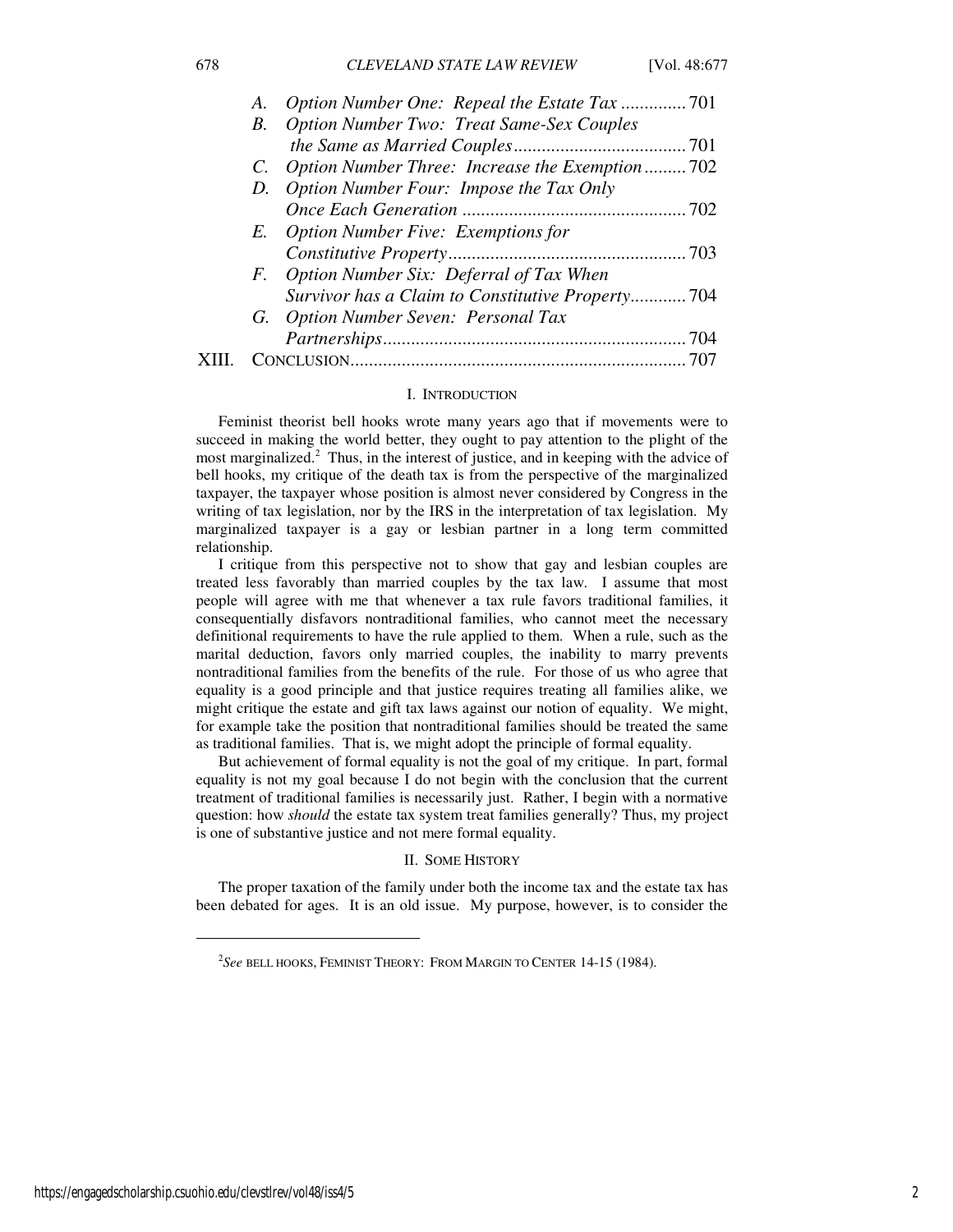#### 2000] *DEATH TAXES* 679

issue from a perspective somewhat different from that of those who have debated the issue over the years. My perspective is the perspective of the marginalized taxpayer. I critique from this perspective to see if it can tell us anything new about the old debate and to ensure that the ultimate tax treatment is just as to all taxpayers.

I have made similar critiques before, primarily focusing on the income tax.<sup>3</sup> In those critiques, one of my primary concerns has been how the tax law recognizes or fails to recognize personal relationships. For example, I have criticized the Supreme Court's view of divorce in *United States v. Davis*,<sup>4</sup> where the Court viewed property division at divorce comparable to a negotiated taxable exchange between strangers.<sup>5</sup> I have criticized the Tax Code for embodying a "fallacy of individualism."<sup>6</sup>

Throughout our tax history, taxpayers have been viewed as individuals for income tax purposes. The enactment of the joint return in 1948 did not change that view.<sup>7</sup> As every student of tax history knows, the joint return was not enacted because Congress viewed husband and wife as a single unit.<sup>8</sup> Rather, Congress adopted the joint return in order to extend the tax benefit of income splitting that had been enjoyed by community property spouses ever since *Poe v. Seaborn*<sup>9</sup> to spouses in common law states, who were denied that benefit under the doctrine of *Lucas v. Earl*. 10

The original marital deduction for estate and gift tax purposes was a result of the same concern over formal equality. That is, Congress justified the marital deduction on grounds that, under the estate tax regime, common law spouses should experience

4 370 U.S. 65 (1962).

<sup>5</sup>Cain, *Same-Sex Couples*, *supra* note 3, at 103-05.

6 *Id.*

 $\overline{a}$ 

<sup>7</sup>Husband and wife may file a joint return or not. Even if they do file a joint return, they report their individual incomes separately. Boris Bittker, in his classic article, *Federal Income Taxation and the Family*, described the post-1948 treatment of spouses as retaining "many 'individualisitic' elements of the tax law." 27 STAN. L. REV. 1389, 1414 (1975). He gives several examples such as the \$100 dividend exclusion of section 116, available to each spouse provided each spouse has sufficient dividend income. *Id.* at 1414-15. Bittker also provides examples of tax provisions that seem to treat husband and wife as one merged individual and concludes that "Congress has not been much concerned with tidying up the conceptual loose ends…." *Id.* at 1416.

8 *See* especially Carolyn C. Jones, *Split Income and Separate Spheres: Tax Law and Gender Roles in the 1940s*, 6 LAW & HISTORY REV. 259 (1988). Professor Jones explains that the choice of the joint return as the solution to the community property versus common law debate was supported by legislators who held very traditional views of gender roles. The joint return option gave a tax benefit to the spousal unit without having to give the wife any control or vested interest in the marital property or income.

<sup>9</sup>282 U.S. 101 (1930).

 $10$ <sup>10</sup>281 U.S. 111 (1930).

<sup>3</sup> *See* Patricia A. Cain, *Same-Sex Couples and the Federal Tax Laws*, 1 LAW & SEXUALITY 97 (1991) (but pages 123-29 do discuss some gift tax issues) [hereinafter Cain, *Same-Sex Couples*]; Patricia A. Cain, *Heterosexual Privilege and the Internal Revenue Code*, 34 U.S.F. L. REV. 465 (2000) (some discussion of estate and gift tax issues, but more attention to income tax issues).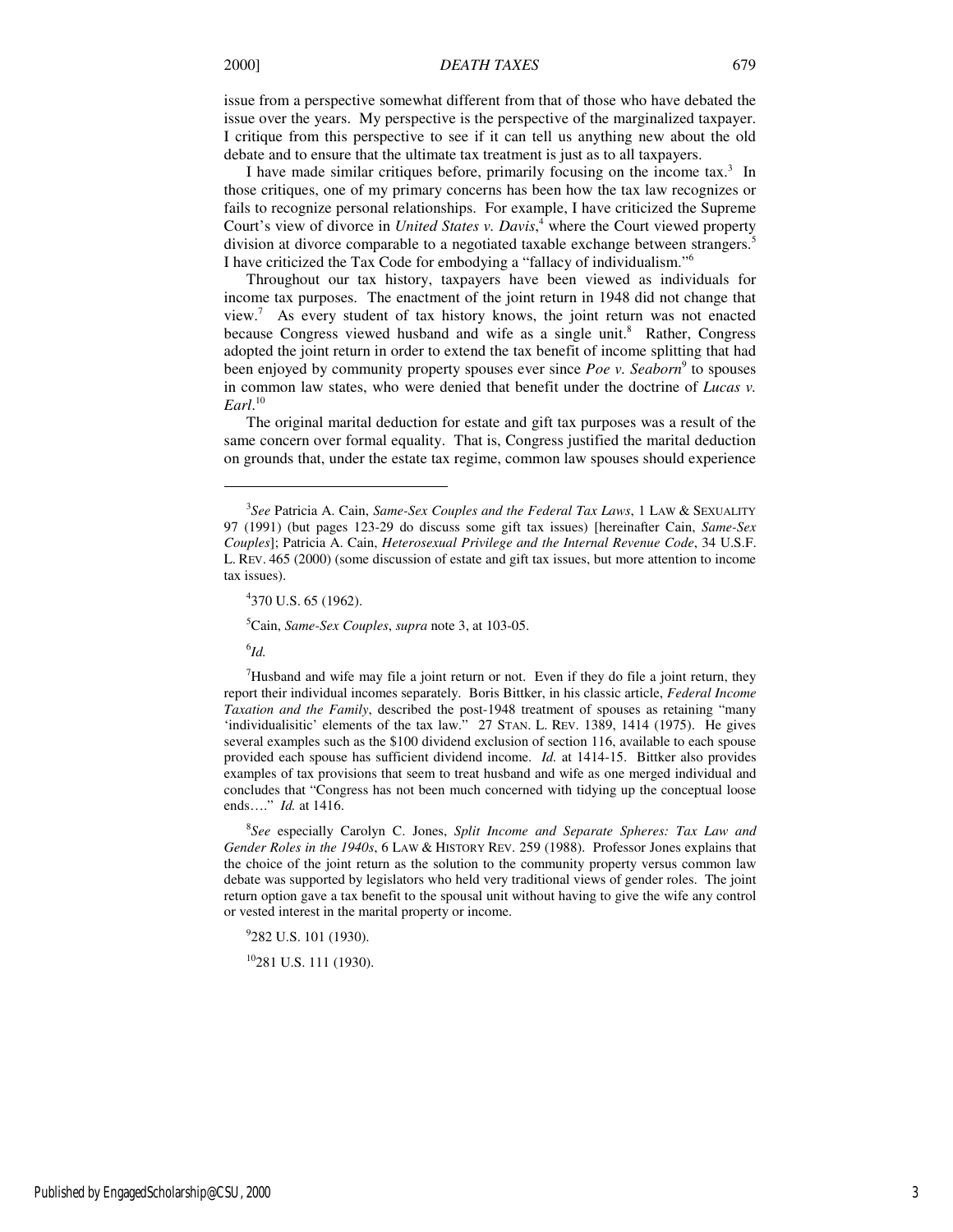the same tax benefits that community spouses experienced. The original marital deduction created a form of estate splitting at the time of the death of the first spouse because it gave a 50% deduction that resulted in the taxing of only half of that spouse's estate provided he (or she) actually transferred the other half (or more) to the surviving spouse.

Thus, neither the original income splitting rules nor the estate splitting rules, initially enacted in 1948, were based on a view of the marital unit as a single economic unit for tax purposes. The concept that husband and wife constitute a single unit for tax purposes did not arrive until the 1980s.

In 1981, Congress enacted the unlimited marital deduction making all gratuitous transfers between spouses exempt from the estate and gift tax. Three years later Congress enacted section 1041 of the Internal Revenue Code exempting from the income tax all transfers between spouses and certain transfers between ex-spouses provided the transfer occurred incident to divorce. The legislative histories of both provisions cite to a normative view of husband and wife as a single entity such that property transfers should not be taxed until the property leaves the marital unit.<sup>11</sup> These statutory changes of the 1980s extended the principle of marital unity to the dissolution of the unit in the event of either death or divorce. Thus, no income or estate and gift tax would be imposed on interspousal transfers during the marriage. And similarly, in the case of death or divorce, those taxes would be deferred until the property left the control of the surviving or divorced spouse and passed to someone outside the marital unit.

Although Congress did not enact these marital unit tax rules until the 1980s, proposals for such changes were proposed throughout the 1960s. On the income tax front, criticisms of the 1962 decision in *Davis* arose shortly after the decision was handed down.<sup>12</sup> The criticisms, however, were not about normative views of the tax unit, but instead were focused on the differences in tax treatment between spouses divorcing in common-law and community-property states.<sup>13</sup> The enactment of section 1041 is viewed by many as a response to these criticisms. Thus, despite Congressional statements acknowledging marital unity, section 1041 is primarily a product of formal equality rather than substantive justice.

 $11$ For evidence that section 1041 is in part based on a view that husband and wife are a single unit, *see* H.R. REP. NO. 98-432, 191 (1983). "This policy is already reflected in the Code rule that exempts marital gifts from the gift tax, and reflects the fact that a husband and wife are a single economic unit." For a discussion of the legislative history of the unlimited marital deduction as an extension of the marital unit rule, *see* Shelfer v. Commissioner, 86 F.3d 1045 (11th Cir. 1996).

 $12$ In 1966, just four years after the decision was handed down, the American Bar Association recommended that Congress overrule *Davis*. *See Bulletin*, A.B.A. SEC. TAX'N No. 4, 62 (1966).

<sup>13</sup>*See* DuCanto, *Federal Tax Law: Where You Divorce Does Make a Difference*, 9 LOY. U. CHI. L.J. 397 (1978); Alan Gunn, *The Federal Income Tax Effects of the Missouri Version of the Uniform Divorce Act*, 1974 WASH. U. L.Q. 227 (1974); Schwartz, *Divorce and Taxes: New Aspects of the Davis Denouement*, 15 UCLA L. REV. 176 (1967); Weinstock & Walzer, *Tax Aspects of Divorce in Community Property and Noncommunity Property States*, 42 TAXES 386 (1964); Orlie L. Curtis, Note, *Should Federal Income Tax Consequences of Divorce Depend on State Property Law*?, 49 S. CAL. L. REV. 1401 (1976).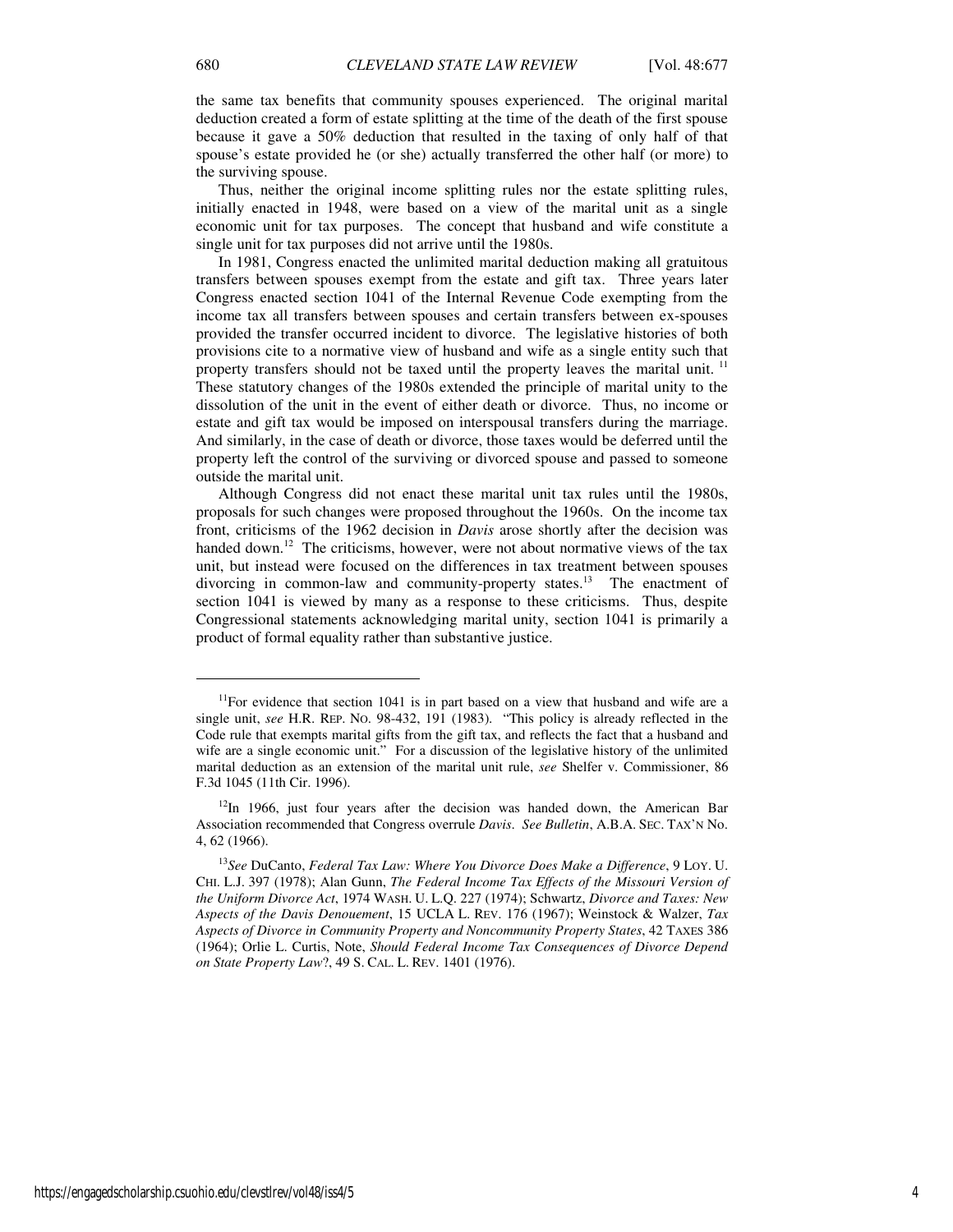The unlimited marital deduction was first proposed by Treasury in 1969.<sup>14</sup> In its explanation for why the deduction should be expanded, the Treasury observed that most husbands and wives view property accumulated during the marriage as belonging to both of them. However, the report never stated that that view was normatively correct. That is, the Treasury never concluded that transfers between husband and wife should not be subject to the gift and estate tax *because* such transfers are not real transfers of ownership. Rather, the Treasury stressed the fact that in community property states, the estates were split 50/50 and under the 50% limited marital deduction, common law spouses could not split ownership equally without paying some gift tax.<sup>15</sup> Thus, as with section 1041, formal equality, focusing on the plight of spouses in common law property states, was the primary driving force behind the unlimited marital deduction.

Just as the fallacy of individualism has led to absurd results in the income tax regime (e.g., the *Davis* decision), it has also led to absurd results in the estate tax world. Too narrowly focused on the individual ownership of property, the estate tax provisions have refused to recognize certain forms of joint ownership of property as valid for estate tax purposes. For example, a joint tenancy is presumed to be owned by the person who dies first and not the survivor unless the surviving tenant can prove original contribution to the property.<sup>16</sup> Before 1976, this joint tenancy rule applied to spouses in common-law states as well as to non-spouses. A husband and wife who worked side by side for forty years on the family farm, titled to them as joint tenants, would not be considered true joint owners at the time of the husband's death if the husband had been the sole original purchaser of the farm or had inherited it from his family. Farm wives complained bitterly when they were asked to pay estate taxes on 100% of the value of the farm they thought they had owned equally with their husbands.<sup>17</sup> The focus on the individual who contributed capital as the important and thus "true" owner caused this absurd result. This focus also privileged capital over services.

<sup>&</sup>lt;sup>14</sup>See U.S. TREASURY DEPT., TAX REFORM STUDIES AND PROPOSALS, 91st Cong., pt. 3, at 357-381 (1969). For academic discussion of the proposals, *See* Westfall, *Revitalizing the Federal Estate and Gift Taxes*, 83 HARV. L. REV. 986 (1970); Kurtz & Surrey, *Reform of Death and Gift Taxes: The 1969 Treasury Proposals, the Criticisms, and a Rebuttal*, 70 COLUM. L. REV. 1365, 1381-84 (1970).

<sup>&</sup>lt;sup>15</sup>Under the pre-ERTA law, a husband who owned all the marital property in his own name and wanted to transfer half of it to his wife in order to split ownership, would have to report a taxable gift of half the value of the gift because the marital deduction was limited to half the value of the transferred property. *See* I.R.C. § 2523 (West 1976).

<sup>16</sup>§ I.R.C. § 2040 (West 2001). While this presumption that the first to die provided full consideration may be appropriate in cases involving parent and child joint tenancies, it is not clear why this presumption should apply to couples in the same generation. Furthermore, the rule applies even if the person who provided full consideration files a gift tax return at the time the joint tenancy is created. Thus, section 2040 operates to prohibit using a joint tenancy to avoid probate because it forces donors to make gifts in the form of tenancies in common in order to avoid being taxed on any appreciation that occurs between the time of the gift and death. Now that the gift and estate taxes are unified, section 2040 seems even less necessary.

<sup>&</sup>lt;sup>17</sup>See Mary Moers Wenig, *Taxing Marriage*, 6 U.S.C. REV. OF LAW & WOMEN'S STUDIES 561, 571-72 (1997).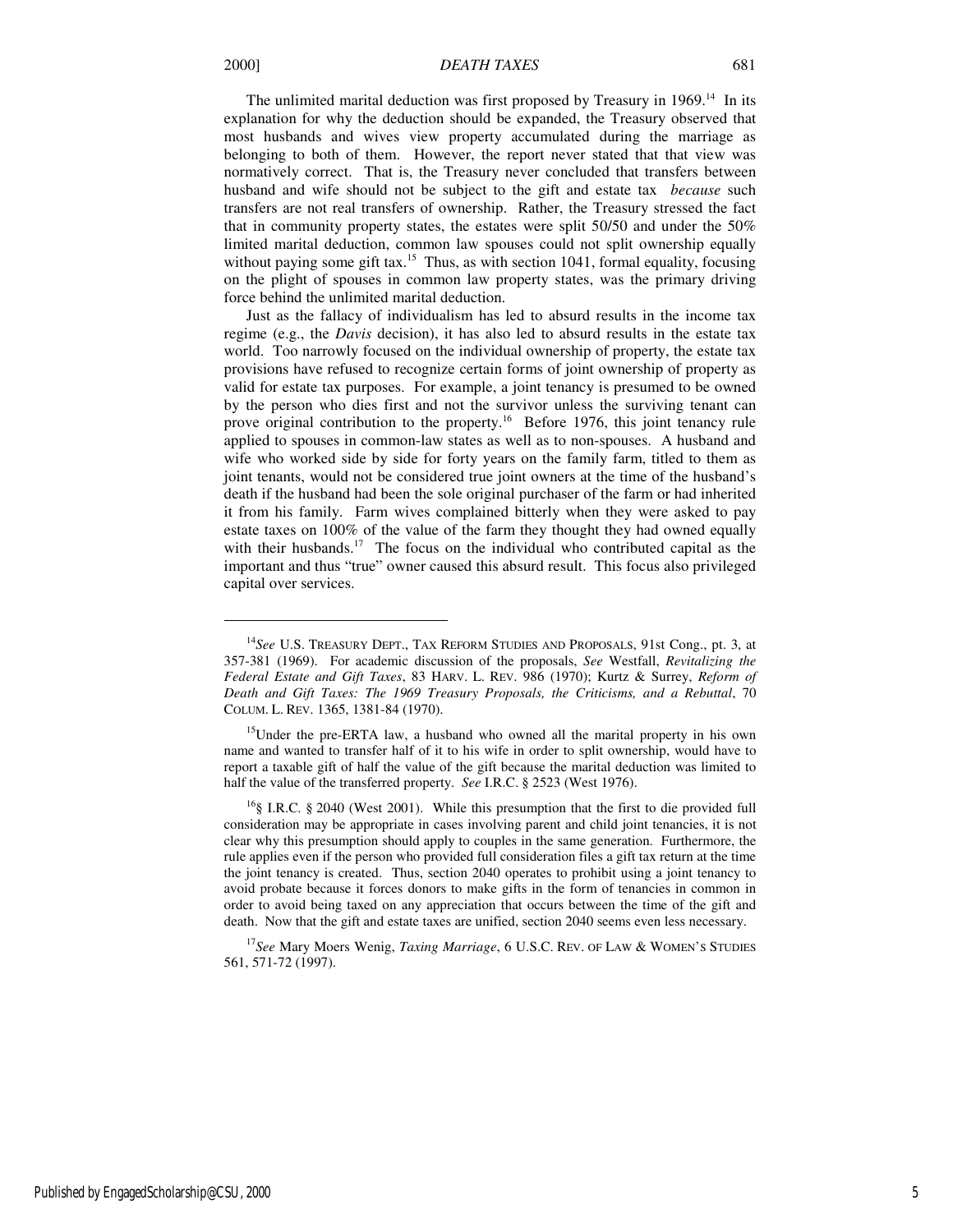While the unlimited marital deduction solves the problem of the farm wife,<sup>18</sup> as well as that of other spouses who with good reason view the marital property as belonging to both spouses, the 1981 law that created the unlimited marital deduction went even further and authorized the deduction when the surviving spouse (typically the wife) was given a mere life estate. As several critics have observed, $19$  if the estate tax rules are really based on the idea that husband and wife own property equally, the current rules imply a strange concept of equal ownership. Husband's ownership<sup>20</sup> includes the power of ultimate disposition of the property and wife's ownership is limited to a life estate.

It is not my purpose to add my voice to the critique of the QTIP provisions. I merely point out that the existing estate and gift tax rules applicable to spouses did not result from a sustained study of how family units ought to be treated under the tax laws. Instead the rules have been changed bit by bit over the years, primarily in response to allegations of unequal treatment of spouses in common-law states as compared with spouses in community-property states. In addition, if one attempts to justify the current rules by arguing that spouses should be treated as equal owners of property for tax purposes, whether or not they are so treated under the property rules of their particular states, then the argument fails because the tax rules themselves contemplate an inequality in control of the property.

#### III. NEED FOR REFORM, NOT REPEAL

For these reasons, the current estate tax regime is suspect, even as it applies to spouses. From the perspective of the marginalized lesbian or gay taxpayer who is part of a long-term committed couple, the estate tax regime is even more problematic. For both gay and nongay critics of the tax, of course, one possible solution is to repeal the tax altogether. That is certainly the easiest solution to the myriad problems posed by the tax in its current form. Repeal would in the short run bring greatest benefit to the lesbian and gay taxpayers currently subject to the tax since the tax falls more heavily on them than on their married counterparts. As much as I am tempted by the image that a central campaign promise of the current Bush administration (repeal of the estate tax) is in reality pro-gay legislation, $^{21}$  I align

<sup>&</sup>lt;sup>18</sup>The specific problem arising from spousal joint tenancies was resolved in 1976 when the rules for spousal joint tenancies were changed to provide that the property would be deemed to be owned equally by the spouses. Thus from 1976 to the time of the enactment of the unlimited marital deduction in 1981, surviving spouses were taxed on only half of the joint tenancy property rather than 100%.

<sup>19</sup>*See* Mary Moers Wenig, *Taxing Marriage*, 6 U.S.C. REV. OF LAW & WOMEN'S STUDIES 561 (1997); Wendy Gerzog, *The Marital Deduction QTIP Provisions: Illogical and Degrading to Women*, 5 UCLA WOMEN'S L.J. 301 (1995); Mary Louise Fellows, *Wills and Trusts: "The Kingdom of the Fathers*," 10 LAW & INEQUALITY 137 (1991).

<sup>&</sup>lt;sup>20</sup>The OTIP provisions are gender neutral. But since women live longer than men and men tend to marry younger women, the first spouse to die will most likely be the husband and thus it will be the husband who takes advantage of the QTIP provision. *See* Lawrence W. Waggoner, *Marital Property Rights in Transition*, 59 MO. L. REV. 21, 31 (1994) (discussing the fact that wives generally outlive their husbands).

<sup>&</sup>lt;sup>21</sup>A conservative group, Americans for Tax Reform, has discussed the possibility of building an alliance with the Log Cabin Republicans, a gay organization, directed toward repeal of the estate tax. Both groups understand that the repeal would be a major benefit to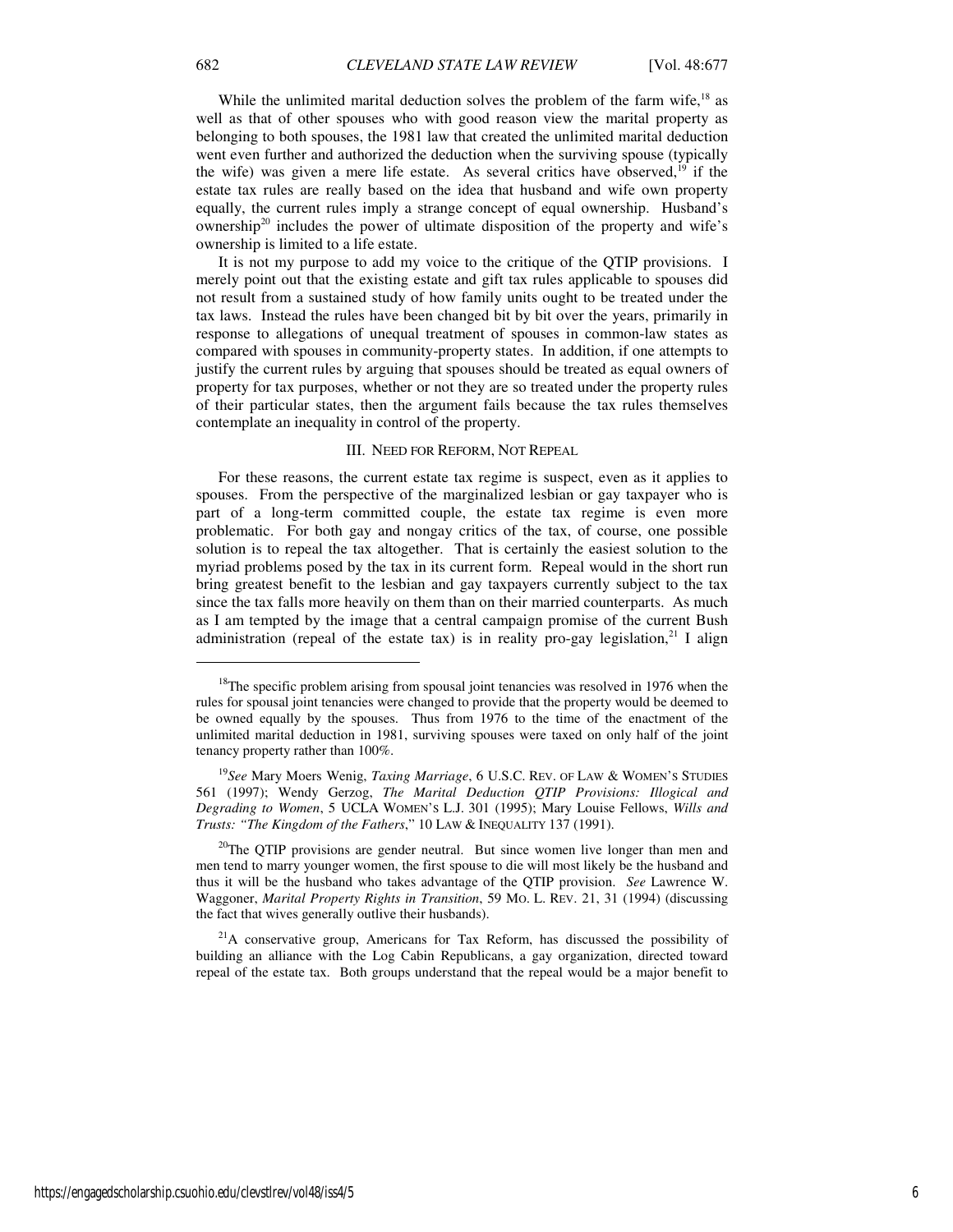l

myself with those who oppose repeal. The periodic imposition of a tax on accumulated wealth seems a basic prerequisite for a nation that purports to embrace notions of equality and fairness. While we might consider abandoning the current estate tax for an alternative tax on wealth, the costs of completely changing our tax system seem immense to me. We know the estate tax. We understand its basic concepts. Numerous estate plans have been developed on the assumption that it will remain with us in something close to its current form. In addition, fifty states finance a portion of their budget from the pick-up estate tax that currently depends on the continued application of the tax at the federal level. Better to reform the estate tax than to praise it or bury it. $^{22}$ 

Those who defend the tax often do so based on Rawlsian notions of justice.<sup>23</sup> That is, although unequal inheritance of wealth is not in itself unjust, "fair equality of opportunity" requires the raising of revenue to support or create equal opportunity. The Rawlsian "difference principle" supports progressive taxation of inheritance.<sup>24</sup> But, as numerous commentators<sup>25</sup> and even Rawls himself point out,<sup>26</sup> questions of justness in the specific allocation of any tax continue to arise even once the abstract question of which sort of tax is more fair has been answered. To suggest reforms to the current estate tax that are fair to all, I now turn to my critique from the margin.

#### IV. THE PERSPECTIVE OF THE MARGINALIZED TAXPAYER

To understand the perspective of the marginalized gay or lesbian taxpayer who is concerned about the estate tax, one must know something of how same-sex couples live their lives. Narrative method, or the sharing of specific stories, is one way to create this knowledge.

Feminist scholars in many disciplines have embraced consciousness-raising and narrative as methods that inform their scholarship. One key feature of feminist

<sup>23</sup>*See* JOHN RAWLS, A THEORY OF JUSTICE (1971).

<sup>24</sup>*See*, *e.g.*, Anne L. Alstott, *The Uneasy Liberal Case Against Income and Wealth Transfer Taxation: A Response to Professor McCaffery*, 51 TAX. L. REV. 363 (1996) ("Traditionally, Rawls and other liberal egalitarians have considered an estate tax and, under some conditions, a progressive income tax, to be central to a liberal regime. In Rawls' theory, the estate tax is an important means of correcting disparities in the distribution of wealth and power that tend to undermine important principles of justice--the fair value of political liberty and fair equality of opportunity."). By contrast, Professor Edward McCaffery relies on Rawls to argue against the estate tax. *See* Edward J. McCaffery, *The Uneasy Case for Wealth Transfer Taxation*, 104 YALE L.J. 283 (1994); Edward J. McCaffery, *The Political Liberal Case Against the Estate Tax*, 23 PHIL. & PUB. AFF. 281 (1994).

<sup>25</sup>*E.g*., Eric Rakowski, *Can Wealth Taxes Be Justified?*, 53 TAX L. REV. 263, 284 (2000).

<sup>26</sup>Id. at 284 n.42 ("Rawls emphasizes, however, that exactly what form taxes should assume, and how steeply marginal rates should rise with receipts or expenditures, are 'a matter of political judgment guided by theory, good sense, and plain hunch, at least within a wide range.'" quoting from A Theory of Justice at 278).

wealthy gay men and lesbians. *See* Michael Triplett, *Repealing the Estate Tax: An Unintended Gift from Bush?*, *at* http://www.gfn.com/archives/story. phtml?sid=8375 (last visited Dec. 5, 2001).

<sup>22</sup>*See*, *e.g.*, Michael J. Graetz, *To Praise the Estate Tax, Not to Bury It*, 93 YALE L.J. 259, 275-76 (1983).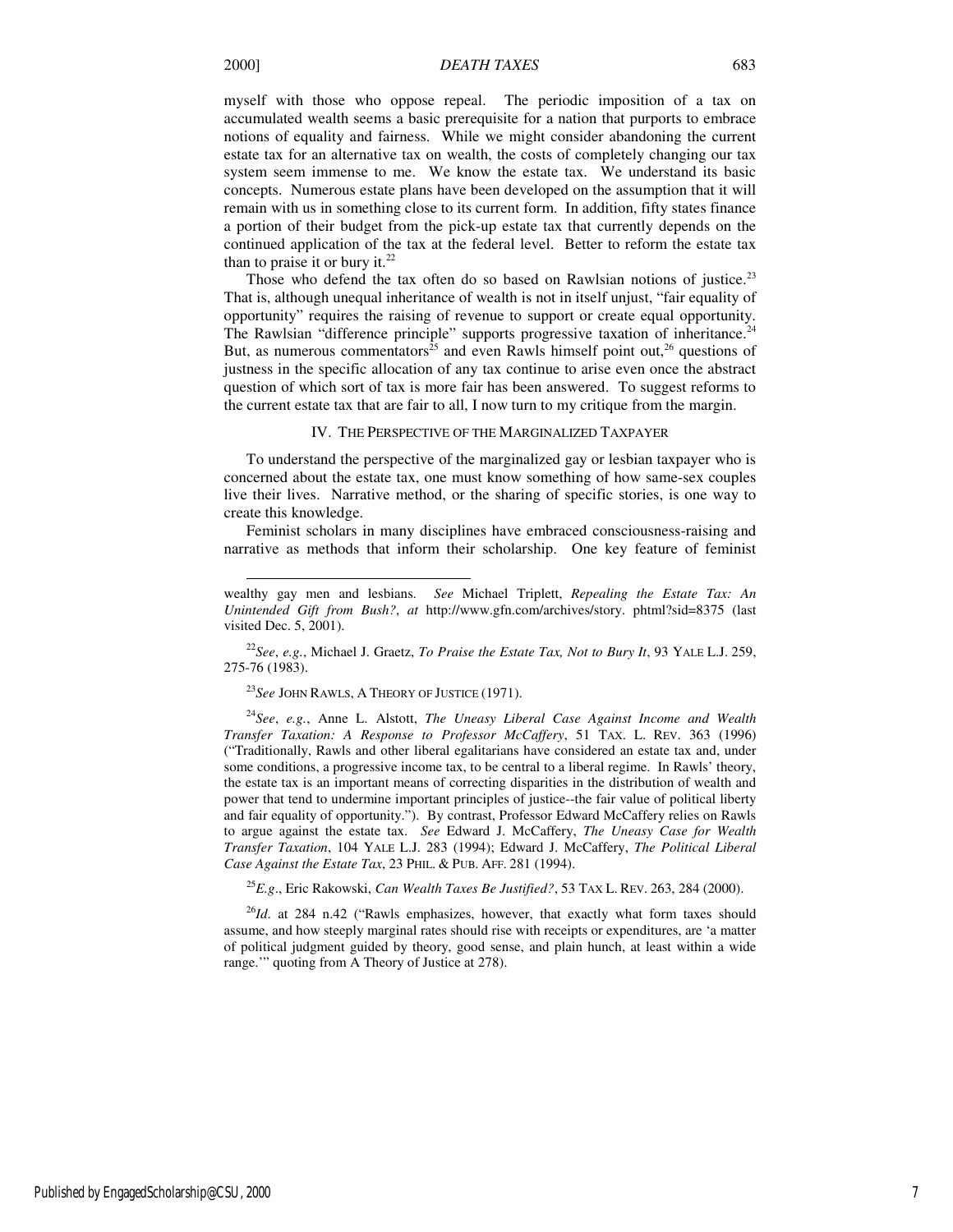thought is that abstract theory ought to be based on concrete experience. Much early feminist scholarship, both in law and in other disciplines, focused on deconstructing abstract rules and revealing their hidden biases by showing that such rules were not crafted with women's experience in mind.

The use of personal narrative, of fictional stories, and of real stories of real lives can help make visible experiences that in the past have been ignored.<sup>27</sup> In addition to feminist legal scholars, $28$  critical race theorists have embraced the use of narrative. Indeed, narrative has become the prime method of many prominent critical race legal theorists.<sup>29</sup> Telling stories of discrimination in rich and concrete detail helps to teach the listener about different perspectives.

Gay and lesbian scholars have also embraced narrative.<sup>30</sup> Because discrimination against gay men and lesbians has been so dominant throughout our legal history, many gay people have lived closeted lives. Even some of us who have been out for years have felt compelled to be silent at times. Our stories, like other stories "from the bottom,"<sup>31</sup> have only recently begun to be told in the legal journals, courtrooms, and legislatures.

#### V. SOME STORIES

In a 1992 book focusing on the question of lesbian and gay marriage, Suzanne Sherman provides us with the personal narratives of twenty-four same-sex committed couples.<sup>32</sup> Some of them have celebrated their relationships in public ceremonies, others in private ones. Some believe that marriage is the best political solution for lesbian and gay couples who want their commitments to be publicly recognized. Some couples have registered as domestic partners in localities that offer such registrations. Others argue that for gay men and lesbians to register publicly with the government in a world that is so homophobic and hostile to them is dangerous or risky. Whatever their political beliefs about the role of marriage and public acknowledgement of their relationships, they all used surprisingly similar

<sup>27</sup>*See*, *e.g.*, Martha R. Mahoney, *Legal Images of Battered Women: Redefining the Issue of Separation*, 90 MICH. L. REV. 1, 7 (1991) (narratives of survivors of domestic violence). *But see* Daniel A. Farber & Suzanna Sherry, *Telling Stories Out of School: An Essay on Legal Narratives*, 45 STAN. L. REV. 807 (1993) (arguing that much narrative scholarship lacks legal analysis and is thus not particularly useful to lawyers).

<sup>28</sup>*See*, *e.g.*, Kathryn Abrams, *Hearing the Call of Stories*, 79 CAL. L. REV. 971 (1991).

<sup>29</sup>*See* Richard Delgado, *Rodrigo's Final Chronicle: Cultural Power, The Law Reviews, and the Attack on Narrative Jurisprudence*, 68 S. CAL. L. REV. 545, 564 (1995); Michael A. Olivas, *The Chronicles, My Grandfather's Stories, and Immigration Law: The Slave Traders Chronicle as Racial History*, 34 ST. LOUIS U. L.J. 425 (1990); Derrick Bell, *Foreword: The Civil Rights Chronicles*, 99 HARV. L. REV. 4 (1985); PATRICIA J. WILLIAMS, THE ALCHEMY OF RACE AND RIGHTS (1991).

<sup>30</sup>*See*, *e.g.*, William N. Eskridge, *Gaylegal Narratives*, 46 STAN. L. REV. 607 (1994); Marc Fajer, *Can Real Men Eat Quiche Together? Storytelling, Gender-Role Stereotypes, and Legal Protection for Lesbians and Gay Men*, 46 U. MIAMI L. REV. 511 (1992).

<sup>31</sup>Mari J. Matsuda, *Looking to the Bottom: Critical Legal Studies and Reparations*, 22 HARV. C.R.-C.L. L. REV. 323, 357 (1987).

<sup>32</sup>LESBIAN AND GAY MARRIAGE (Suzanne Sherman ed., 1992).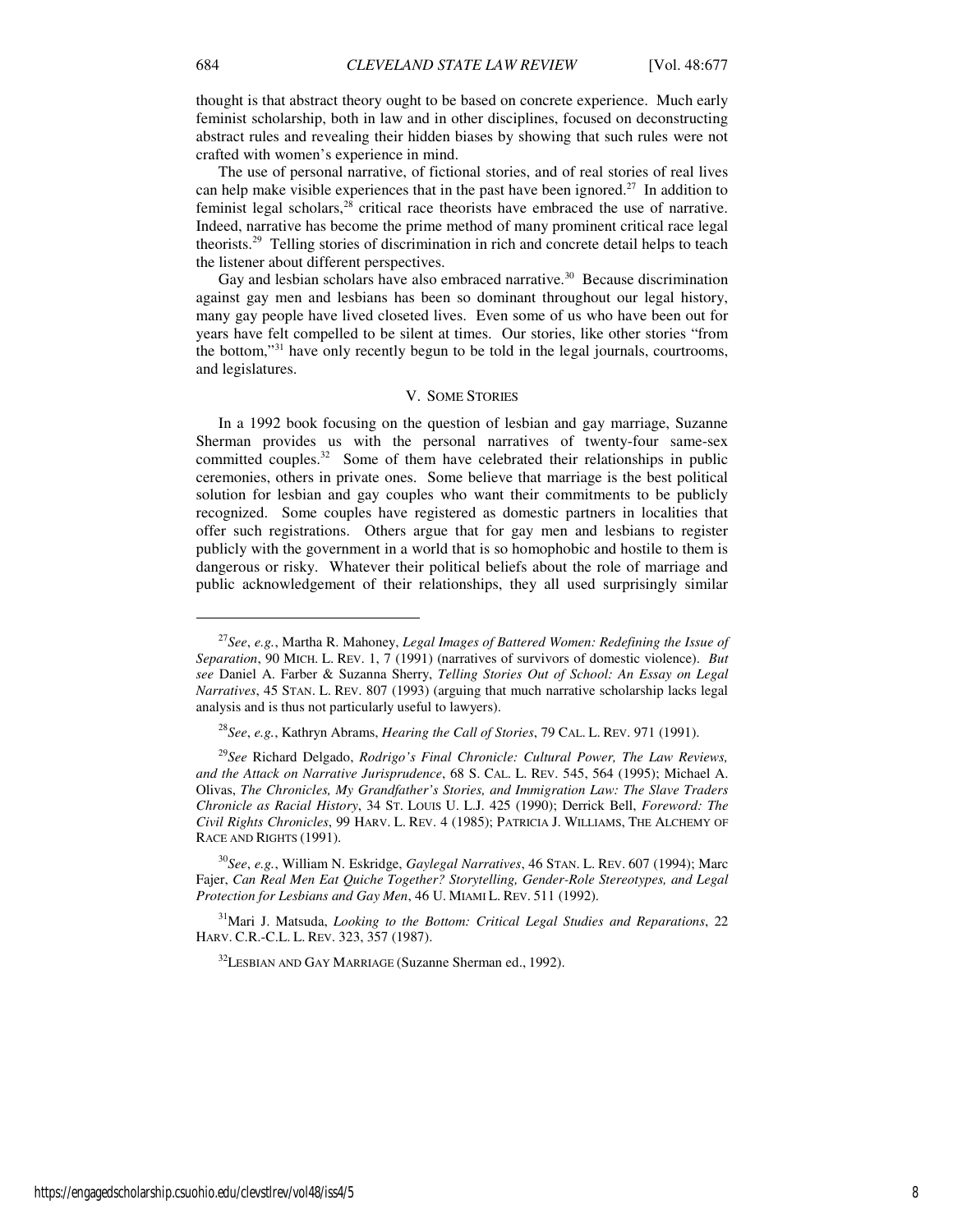words to describe their commitment to each other. They also spoke about finances and property ownership.

Says Kathie, who had been with Pat for seventeen years at the time of the interview: "Our goal is to stay together as long as we possibly can. We own the house together, we've owned another house together. We have some joint investments, we have wills that give each other everything unless we die within thirty days of each other, we have a durable power of attorney for health matters. We keep our everyday finances mostly separate. We both contribute to our joint account for household expenses, both pay half the mortgage."<sup>33</sup>

Kelvin, partnered with Dennis for twenty-two years, talks about his view of the importance of coupledom: "Part of me is very traditional, into the world of couples and lace curtains, picket fences and happy-ever-after. I'm very emotional, very romantic, very sentimental. I'm not so sure you can have that kind of life in a threesome. For the longest time, I thought that couples weren't a necessary way of being, but now I believe that if you're not coupled , if you don't have that love or that marriage, you're missing something."<sup>34</sup>

His partner, Dennis, describes their living situation as follows: "We share ownership of just about everything. We don't have joint accounts, but if Kelvin pays for lunch one day, I don't owe him money, for example, I pay the house and car, and Kelvin pays the bills."<sup>35</sup>

Kelvin adds: "Everything has always been both of ours. Maybe that's partly what keeps us together, wondering who would get what if we were to break up."<sup>36</sup>

Phyllis Lyon and Del Martin met in 1949 and set up a joint household in  $1953.^{37}$ They have been together ever since. They are well known for their active participation in both the women's movement and the lesbian and gay rights movement.<sup>38</sup> They co-authored a book called Lesbian Woman in 1972, which discusses some of the early fear of lesbianism in the women's movement. Phyllis describes their early years together as follows: "We didn't have much when we moved into this house. I had a bunch of books and records and she had a bunch of books and records. I had a car. I had a radio phonograph. We had a couch that pulled out into a three-quarter bed, the refrigerator, the stove, and the cabinets in the kitchen. We had absolutely no money left after buying the house. But it worked out. And it just kept on working out. It seems that if you're going to plan to stay together, it really makes some sense to act as if that's what you mean to do."<sup>39</sup>

They merged their finances after moving in together and the classification of property as "mine" and "yours" ceased.<sup>40</sup> Everything became "ours." Del adds:

<sup>35</sup>*Id.*

 $\overline{a}$ 

<sup>36</sup>*Id.*

<sup>37</sup>LESBIAN AND GAY MARRIAGE, *supra* note 32, at 42.

<sup>38</sup>*See* Marvin S. Snow, *Phylles Lyon and Del Martin*, *in* OUTSTANDING LIVES: PROFILES OF LESBIANS AND GAY MEN 259-65 (Christa Brelin & Michael J. Tyrkus eds., 1997).

<sup>39</sup>LESBIAN AND GAY MARRIAGE, *supra* note 32, at 44-45.

<sup>40</sup>*Id*. at 45.

<sup>33</sup>*Id.* at 32.

<sup>34</sup>*Id.* at 39.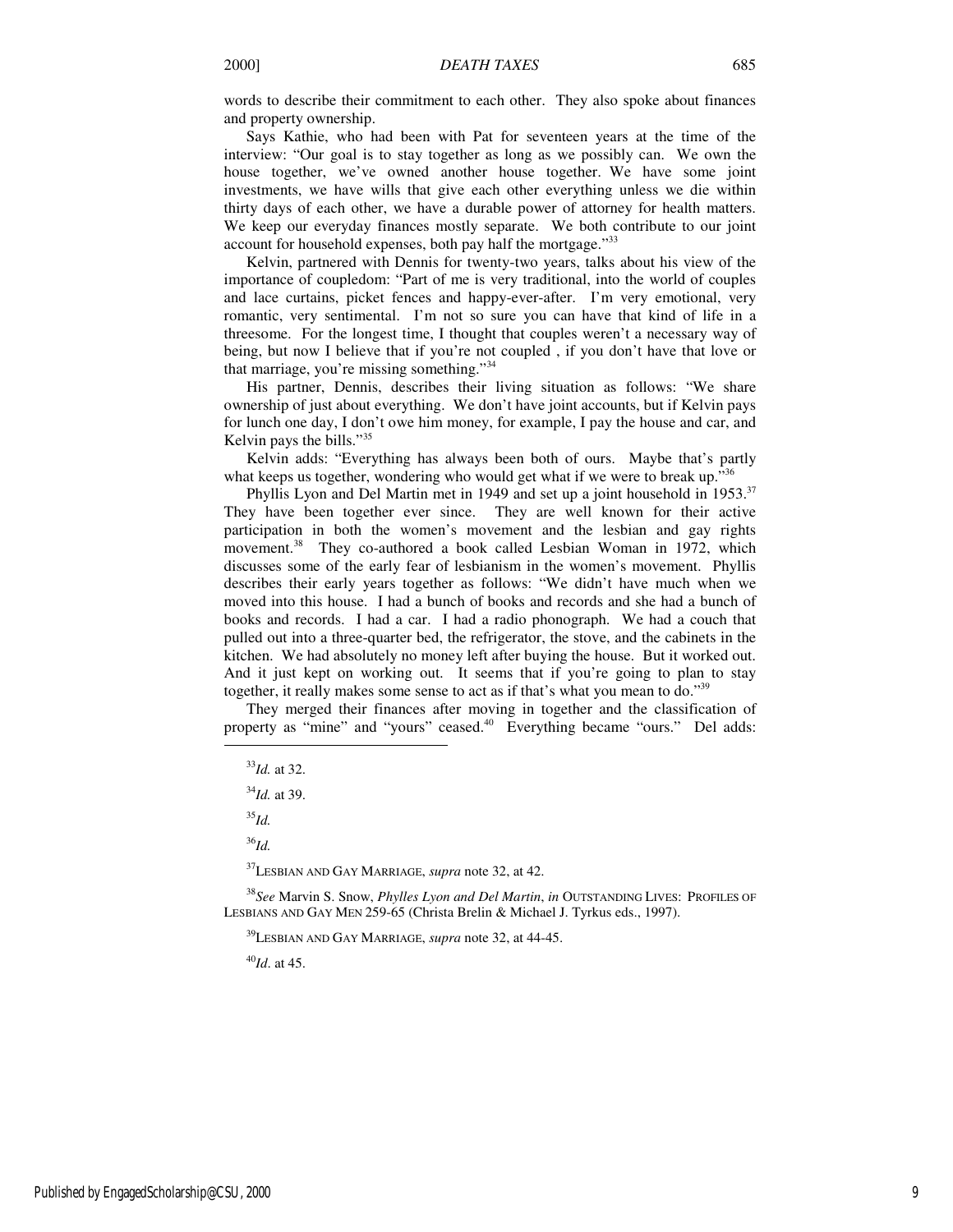"Although we've been together almost forty years and own our home jointly, we've been told that legally, we are strangers."<sup>41</sup>

Chuck and Tede, together since 1984, try to share everything "pretty much fiftyfifty."<sup>42</sup> They don't have written agreements because it works well for them without having to spell out the details.<sup>43</sup> Chuck pays "a little bit more for rent, because I earn a bit more than Tede, and I feel it's only fair for me to do that."<sup>44</sup> When they go out to eat or to a movie, they "trade off treating each other. It's never really verbalized much because it just works out."<sup>45</sup> Chuck is a lawyer who believes in having a will so he has reduced to writing his concern for Tede's well-being after Chuck's death.<sup>46</sup> Tede, by contrast, describes himself as more anarchist, and hasn't yet written a will.<sup>47</sup>

Reid is a pastor of the Metropolitan Community Church.<sup>48</sup> He says of his seventeen year relationship with John: "I felt that God had sent John to me to be my life mate; therefore it was already sanctioned and ordained by God."<sup>49</sup> They have both supported each other in various ways during their relationship. For example, Reid explains: "We both sense the importance of being individuals and helping the other toward self-actualization.<sup>50</sup> Before we left Quincy, I asked John if he would consider staying in school there another two years and, in return, I would go with him wherever he needed to go to get his Ph.D. and for his first job.<sup>51</sup> If he'd stay those next two years, then I'd follow him the next two moves.<sup>52</sup> Its' worked wonderfully. There is some give and take all the time."<sup>53</sup>

Reid says: "I don't know how many times the primary breadwinner has reversed. But John's got his Ph.D now and I'm in the ministry so I'll never catch up anymore."<sup>54</sup>

Margrete, together with Robin eight years, says: "Everything we have is shared. We did have separate savings and checking accounts before we got into the housebuying process, but now we don't."<sup>55</sup>

<sup>41</sup>*Id.* at 47.

 $\overline{a}$ 

<sup>42</sup>*Id*. at 50-51.

<sup>43</sup>*Id*. at 51.

<sup>44</sup>LESBIAN AND GAY MARRIAGE, *supra* note 32, at 51.

<sup>45</sup>*Id.* 

<sup>46</sup>*Id.*

<sup>47</sup>*Id.* at 52.

<sup>48</sup>*Id.* at 59.

<sup>49</sup>LESBIAN AND GAY MARRIAGE, *supra* note 32, at 59

<sup>50</sup>*Id.* at 60.

<sup>51</sup>*Id.*

<sup>52</sup>*Id.*

<sup>53</sup>*Id.* 

<sup>54</sup>LESBIAN AND GAY MARRIAGE, *supra* note 32, at 60.

<sup>55</sup>*Id.* at 82.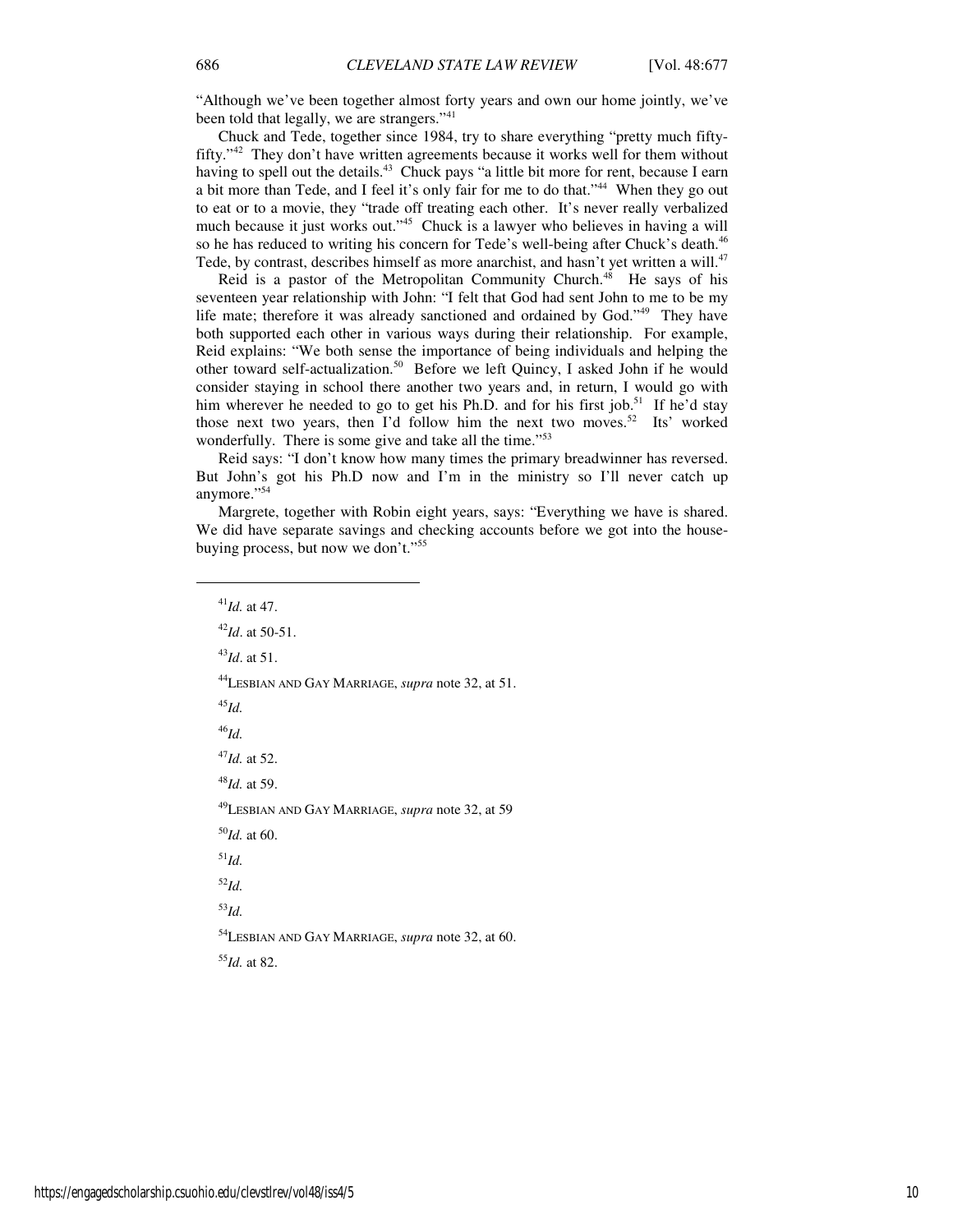Robin says: "We haven't kept track of who spent money on what since our relationship started. There were times when I was a student and didn't have any money."<sup>56</sup>

They share everything, even clothes.<sup>57</sup> Robin explains: "I learned that style from my parents, They're very, very close. There's no separation of things. When you're a couple, you're a couple for life, and so everything is shared."<sup>58</sup>

Similarly, John and Harry, together twenty-nine years, share everything. "Any money that comes to us goes immediately into a shared pot."<sup>59</sup> The same is true for Michael and Thomas, together since  $1980$ .<sup>60</sup> "As far as finances go, we share everything. Our whole household, our whole life together is one. It's all ours."<sup>61</sup>

Terry and Don, together since 1970 also "share everything."<sup>62</sup> "We never put names on anything. We own the business, we own our home, our cars."<sup>63</sup>

Ruth and Nina Jo, together since 1979, keep their accounts more separate.<sup>64</sup> Although they appear as fully committed as those couples who pool their assets, they recognize that they have different attitudes toward money that stem from their different backgrounds.<sup>65</sup> So the house account is joint, but they keep other money separate so that each is responsible for accounting for her own money.<sup>66</sup>

Frances and Gayle meet once a month to calendar and go over the bills.<sup>67</sup> They take turns paying them.<sup>68</sup> They also discuss how they'll split other housekeeping chores.<sup>69</sup> As Frances explains it: "For money, we have a three-pot system. We both have an individual account and we have a household account. We contribute to our household account based on a percentage of our income."<sup>70</sup>

Mollie and Morgan pool all their income into a joint account and pay the bills from that.<sup>71</sup> "Our household is put together much the same as other married couples," says Morgan.<sup>72</sup>

j

<sup>58</sup>*Id.*

<sup>59</sup>LESBIAN AND GAY MARRIAGE, *supra* note 32, at 92.

- <sup>60</sup>*Id.* at 120.
- <sup>61</sup>*Id.* at 127.

<sup>62</sup>*Id.* at 147, 153.

<sup>63</sup>*Id.* at 153.

<sup>64</sup>LESBIAN AND GAY MARRIAGE, *supra* note 32, at 174.

<sup>65</sup>*Id.* at 179.

<sup>66</sup>*Id.*

<sup>67</sup>*Id.* at 199.

<sup>68</sup>*Id.* 

<sup>69</sup>LESBIAN AND GAY MARRIAGE, *supra* note 32, at 199.

<sup>70</sup>*Id.*

<sup>71</sup>*Id.* at 143.

<sup>56</sup>*Id.*

<sup>57</sup>*Id.* at 83.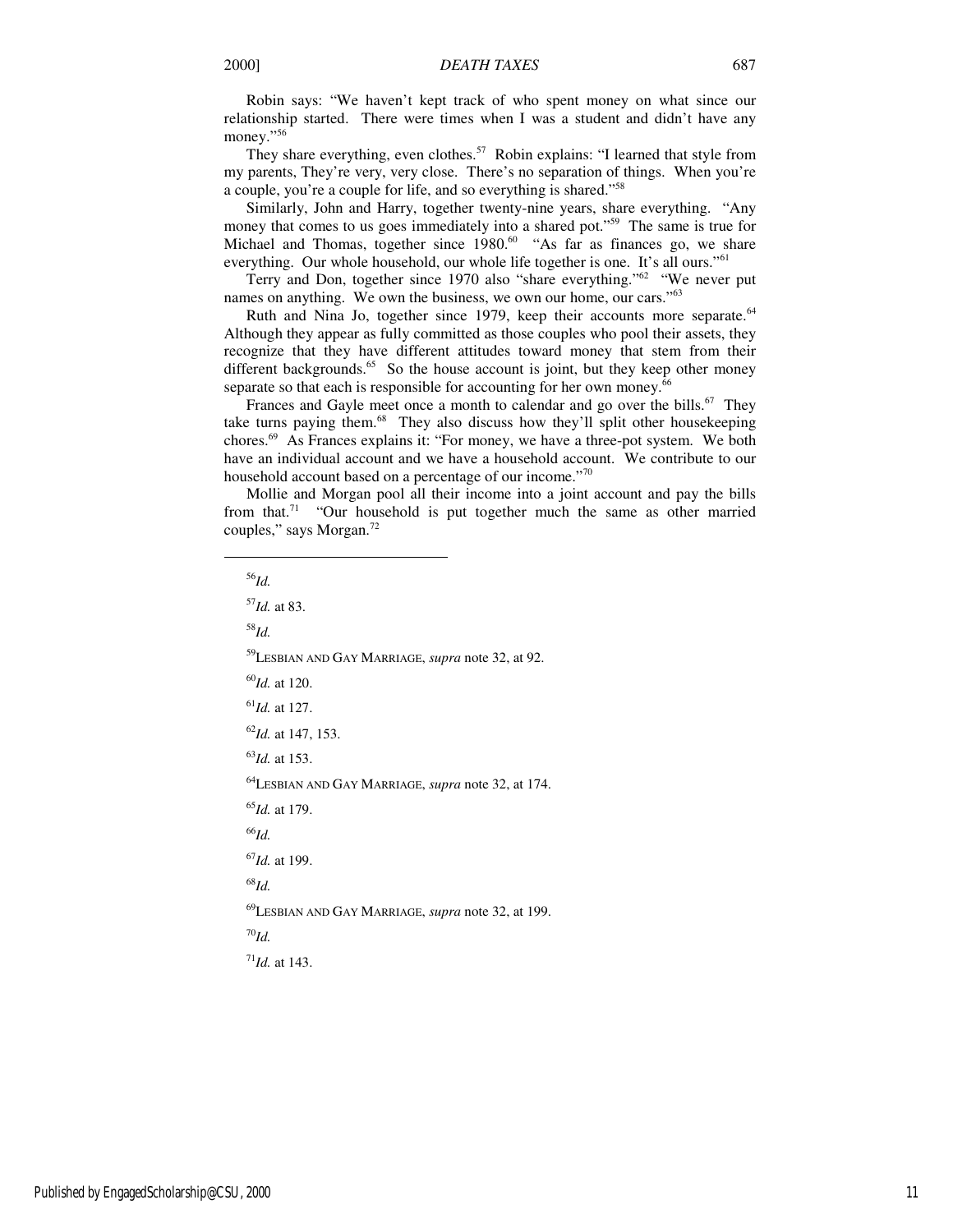Eric Marcus, in his book on committed lesbian and gay couples, called *Together Forever*, <sup>73</sup> devotes an entire chapter to money matters. Based on his own personal experience, he said that he knew money would be an issue for the couples he interviewed. He surmises that how to handle money often is more of an open question for same-sex couples because, for them, there are no "long-standing rules." The basic long-standing rule for opposite-sex couples has been that the man earns and controls the money although the woman can spend sums for household expenses. Those rules do not work well for many married men and women today, but they do provide a framework against which the couple can discuss what their particular rules will be. Marcus found more diversity regarding money management methods than appears in the Sherman book, but he does report that four-fifths of the forty-one couples he interviewed had chosen to merge their finances.<sup>74</sup> Many of the couples he interviewed talked of merging their finances as emblematic of their commitment to each other.<sup>75</sup> Some couples kept finances separate at the beginning and merged them later into the relationship. For example, Nate and Danny kept their finances separate for the first eight years of their relationship, but merged finances for the next ten.<sup>76</sup> Nate was a spender and Danny was a saver so merging early on would have presented a problem for them.<sup>77</sup> They talk about the influence their families had on their attitude toward money.<sup>78</sup> Nate's father "was into spending money on entertainment, on clothes."<sup>79</sup> Nate learned the joy of spending from him and often bought things for Danny.<sup>80</sup> Danny, who grew up in a poor family and was extremely frugal, reacted negatively to such gifts, often returning them because he thought they cost too much.<sup>81</sup> By the time they merged finances, Danny had taught Nate how to save, and Nate had taught Danny how to enjoy spending money on clothes and entertainment.<sup>82</sup>

Stanley and Stewart also merge their finances.<sup>83</sup> They don't share equally, but it is important to them that they each contribute what they can. $84$  Stanley says: "I'm sorry to say that I'm not the big breadwinner in the family. What I make in a year wouldn't keep us in spaghetti. But in any relationship you have to somehow hold

j <sup>72</sup>*Id.*

<sup>74</sup>*Id.* at 180.

<sup>75</sup>*Id.*

<sup>76</sup>*Id.* at 181.

<sup>77</sup>*Id.* at 181-82.

<sup>78</sup>MARCUS, *supra* note 73, at 181-82.

<sup>79</sup>*Id.* at 181.

<sup>80</sup>*Id.* at 182.

 $^{81}$ *Id.* 

 $^{82}$ *Id.* 

<sup>83</sup>MARCUS, *supra* note 73, at 186.

<sup>84</sup>*Id.* at 187.

<sup>73</sup>ERIC MARCUS, TOGETHER FOREVER: GAY AND LESBIAN MARRIAGE (1998).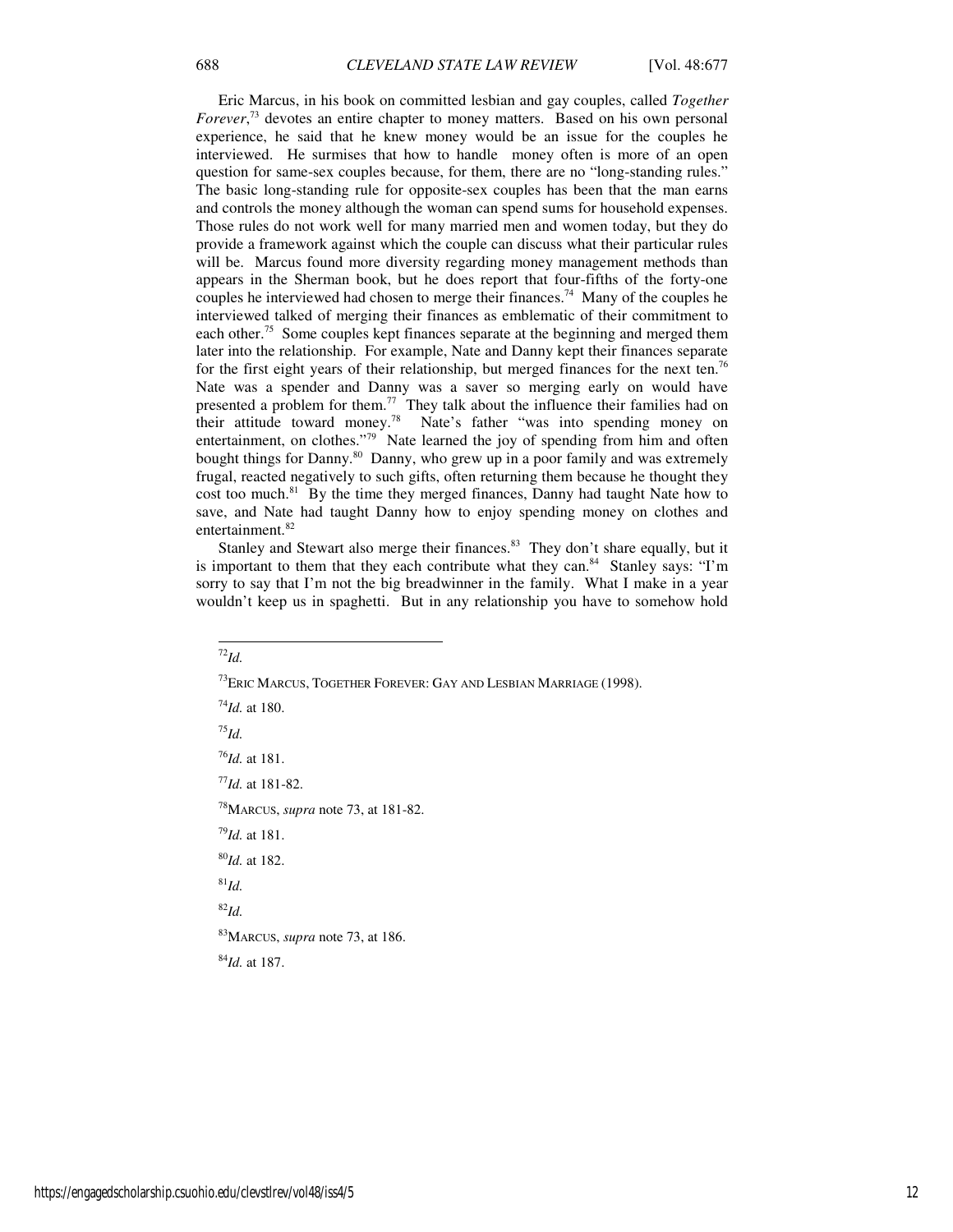some weight financially."<sup>85</sup> At the time of the interview Stanley had recently lost his job as a result of downsizing and was living on unemployment.<sup>86</sup> He contributed the full amount of his unemployment check to their joint account.<sup>87</sup> Stewart never complained or charged him with contributing too little.<sup>88</sup> As Stewart explained: "So we've had to cut back. My salary is not the highest in the world, but it's a decent salary and I've done some extra work. It's no problem maintaining all the bills when I've had to. He wants to feel like he's doing something. He doesn't want to sit home and do nothing."<sup>89</sup>

#### VI. OBSERVATIONS

For many same-sex couples, the merging of finances and the joint ownership of property are a public symbol of the strength of their commitment to each other. $90$ Some couples also express their commitment in public ceremonies.<sup>91</sup> And some couples express their commitment by taking the same last name.<sup>92</sup>

Based on a recent scholarly survey of unmarried couples, it is fair to conclude that same-sex couples share ownership of assets at a much higher rate than oppositesex unmarried couples.<sup>93</sup> The result is not surprising. Married couples are more

<sup>85</sup>*Id.*

 $\overline{a}$ 

<sup>86</sup>*Id.* 

<sup>87</sup>*Id.* 

<sup>88</sup>MARCUS, *supra* note 73, 187.

<sup>89</sup>*Id.* at 187-88.

<sup>90</sup>*See* Mary Louise Fellows et al., *Committed Partners and Inheritance: An Empirical Study*, 16 LAW & INEQ. 1, 54 (1998), showing that 37.6% of the same-sex committed couples in her survey viewed financial interdependence as evidence of their commitment. By contrast, only 30% of the unmarried opposite sex couples in the survey viewed financial interdependence as symbolic of commitment.

<sup>91</sup>*See* ELLEN LEWIN, RECOGNIZING OURSELVES: CEREMONIES OF LESBIAN AND GAY COMMITMENT (1998).

<sup>92</sup>*See*, *e.g.*, Pat Norman & Karen Norman's story, *in* LESBIAN AND GAY MARRIAGE, *supra* note 32, at 211. *See also* LEWIN, *supra* note 91, at 72-73 (Bob and Mark registered as domesitc partners, changed both of their last names to a new shared last name, and publicly celebrated their commitment in a ceremony).

<sup>93</sup>Fellows et al., *supra* note 90. *See also* PHILIP BLUMENSTEIN & PEPPER SCHWARTZ, AMERICAN COUPLES 95 (1983), reporting on a study of couples' attitudes toward money, work, and sex. The study was based on information gleaned from 12,000 surveys returned by each partner in married and cohabiting couples (including opposite and same-sex couples). The date shows that after ten years together 68% of gay males and 59% of lesbians favor pooling income and assets. These percentages approach the percentages for married couples that have been together that long, 77% for husbands and 74% for wives. Very few unmarried oppositesex couples had been together over ten years so there is no reliable data on them for comparison. However, in couples that have been together between two and ten years, 32% of heterosexual male cohabitants favor pooling compared with 44% of gay men and 27% of heterosexual female cohabitants favor pooling compared with 40% of lesbians.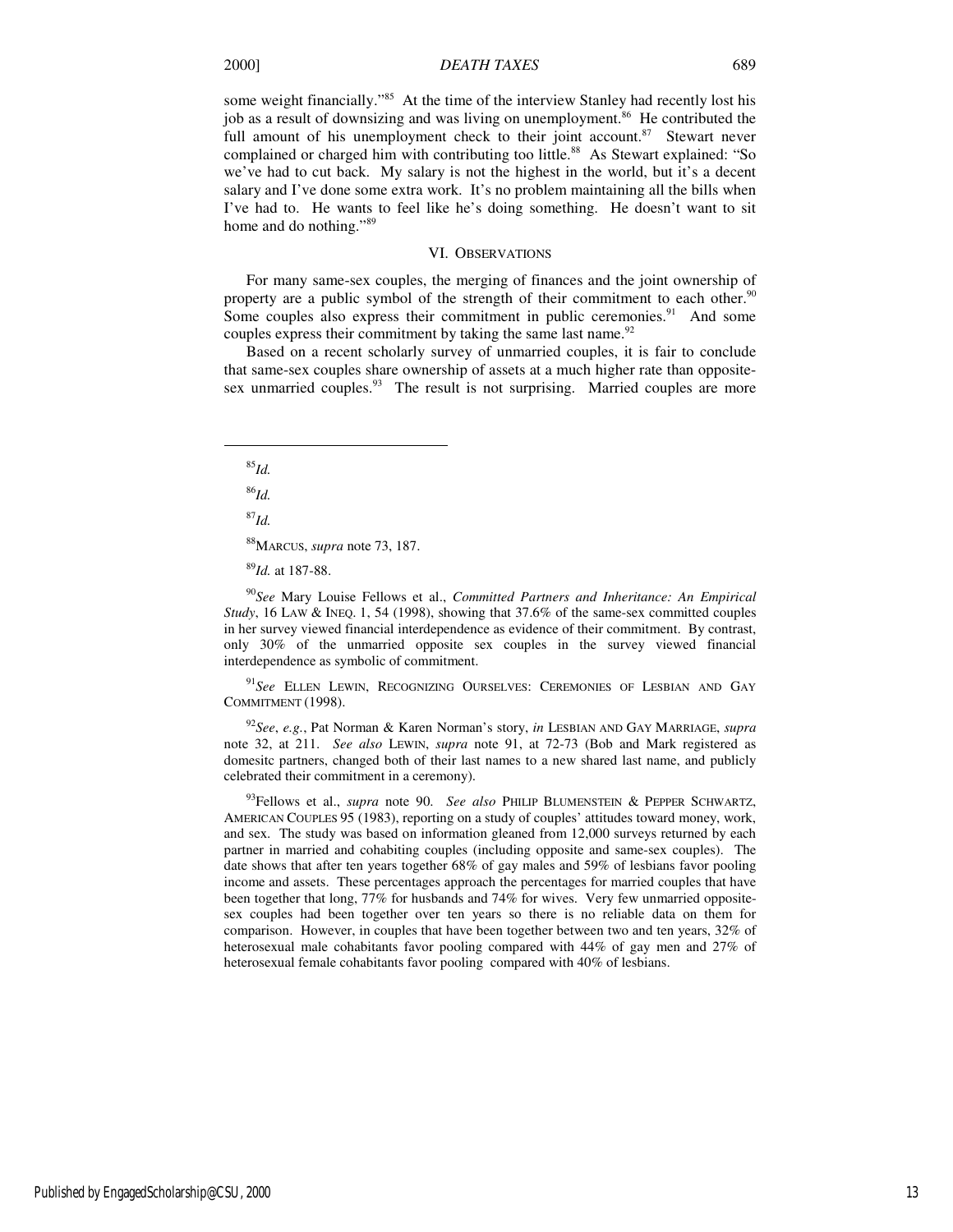likely to share ownership of assets than any other group.<sup>94</sup> Since same-sex couples cannot marry even though they may want to, that group is likely to include couples who are more committed than unmarried opposite-sex couples, all of whom have elected against marriage. Thus the joint ownership habits amongst couples who want to get married, but cannot, should be closer demographically to the joint ownership experiences and desires of married couples.

The stories I have presented in this section reveal themes of commitment, financial interdependence, joint ownership, and sharing of responsibilities, both personal and financial. They are consistent with the surveys that show a significant number of gay and lesbian couples favor the pooling of both income and assets.<sup>95</sup> The stories also show that attitudes about money may affect how individual partners manage their financial affairs or contribute to joint ownership. But, in the end, the stories support the concept that lesbian and gay couples are economic units that function to improve the lives of the individual partners through a system based on tacit understanding, trust, and financial interdependence.

#### VII. DIVISION OF LABOR

In a recently-published book, sociologist Christopher Carrington describes his decade-long study of the "details of everyday life in the households of lesbigay families."<sup>96</sup> The families he studies consist of same-sex couples who "engage in a consistent and relatively reciprocal pattern of loving and caring" for each other.<sup>97</sup>

<sup>96</sup>CHRISTOPHER CARRINGTON, NO PLACE LIKE HOME: RELATIONSHIPS AND FAMILY LIFE AMONG LESBIANS AND GAY MEN 5 (1999).

<sup>97</sup>*Id.*

 $94$ In community property states, the default rule is that married couples own property acquired during the marriage (other than property acquired by gift or bequest) as community property. In addition, since property owned during the marriage is presumed to be community, the default rule often includes all property of the couple. *See generally* WILLIAM A. REPPY & CYNTHIA A. SAMUEL, COMMUNITY PROPERTY IN THE UNITED STATES (1994). For married couples in other states, title to property may be held by one spouse alone, but often the spouses pool resources in joint bank accounts and hold real property as joint tenants with right of survivorship. *See generally* PHILIP BLUMSTEIN & PEPPER SCHWARTZ, AMERICAN COUPLES 96 (1993) ("married couples prefer to pool their money more than other kinds of couples do."); *See also* N. William Hines, *Real Property, Joint Tenancies: Law, Fact and Fancy*, 51 IOWA L. REV. 582 (1966) (reporting on empirical data showing incidence of joint tenancy titles and also what percentage of such titles are held by husband and wife); *But see* Marjorie E. Kornhauser, *Love, Money, and the IRS: Family, Income Sharing, and the Joint Income Tax Return*, 45 HASTINGS L.J. 63, 86 (1993) reporting on two surveys conducted by the author, as well as two additional surveys by other investigators. On the pooling question, the married couples in these surveys reported "yes" only 48% of the time (Hertz study), 56% of the time (Pahl study), and 70% of the time (Kornhauser random survey). Kornhauser's article showed that married couples vary significantly both in their attitudes toward pooling and in their habits.

<sup>95</sup>*See* BLUMSTEIN & SCHWARTZ, *supra* note 93. Their study is about attitudes and does not necessarily stand for the proposition that all of those who favor pooling engage in pooling. But the Fellows et al. survey does show high percentage of actual joint ownership of assets in same-sex couples. E.g., 73% of homeowning couples own the home jointly. Fellows et al., *supra* note 90, at 55.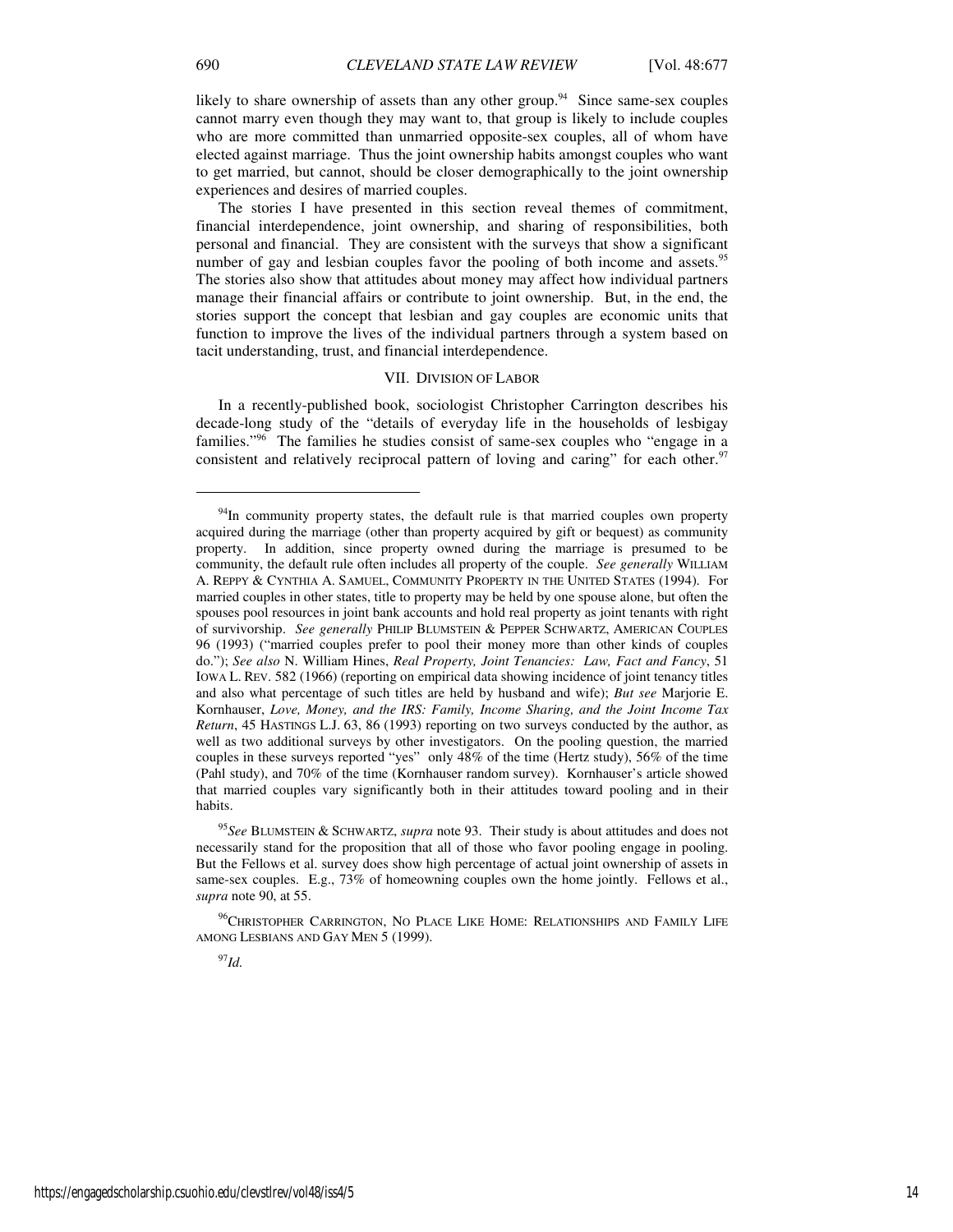While much variety exists amongst the couples in his study, especially on the basis of gender, class, race, and wealth, the couples share some commonalties. Carrington's prime focus is on domesticity or housework. A home must be maintained by someone. If two people share a home, one of them is more likely to do the domestic tasks than the other. Shopping, cleaning, meeting repair and other service personnel, planning meals, keeping up with extended family members and friends are all important tasks that benefit both members of the couple when done by only one partner. And unlike married couples, these tasks do not tend to be assigned on the basis of gender. Rather, it is the person with the most flexible work schedule or the shortest commute to work who does more domesticity. Here, time is the central factor. Often, however, it is the status and pay of the outside employment that determines which partner does more domesticity. Economic efficiency suggests that the most highly paid partner in a couple spend more time on paid employment.

When both partners are highly paid, much of the housework is done by hired help. But there are certain parts of domesticity that can't be done by hired help. Maintaining relationships with family and friends is a prime example. Often the division of labor between same-sex partners reflects the fact that one partner is simply better at certain domestic tasks than the other. Over time, a mutual dependency is created in which the couple's quality of life will be maintained only so long as each partner carries his or her share of the domestic work.

#### VIII. DEATH AND TAXES

Death of a partner brings the couple's relationship to an end. If the death is a premature one, the surviving partner will not only experience the traumatic emotional loss of an intimate partner, but will also invariably suffer a dramatic decrease in standard of living.

While more work has been done on the decreased standard of living that follows the termination of a marriage through divorce, $98$  there is empirical evidence that standards of living decrease after a spouse's death as well.<sup>99</sup> Most of these studies focus on widows who are either at the poverty line at the time of the deaths of their spouses or are forced into poverty shortly thereafter. Such studies prove very little about standards of living of wealthier families when one of the spouses dies unexpectedly. But common sense tells us that loss of a significant wage-earner in the prime of his or her career is likely to produce negative financial consequences on the survivors, regardless of what the overall family situation is. A wealthy survivor may not be forced into poverty, but her standard of living may well decrease.

As grief experts explain, there is also a period after the death of a close family member during which the survivor must grieve.<sup>100</sup> For some, this grief period, which some call a period of mourning, may last for years. During this period of time,

Published by EngagedScholarship@CSU, 2000 15

<sup>98</sup>*See*, *e.g.*, LENORE WEITZMAN, THE DIVORCE REVOLUTION (1985).

<sup>99</sup>*See* NATIONAL ECONOMIC COUNCIL INTERAGENCY WORKING GROUP ON SOCIAL SECURITY, WOMEN AND RETIREMENT SECURITY (1998); Lynne Marie Kohm & Britney N. Brigner, *Women and Assisted Suicide: Exposing the Gender Vulnerability to Acquiescent Death*, 4 CARDOZO WOMEN'S L.J. 241, 256-57 (1998) (describing the plight of widowhood).

<sup>100</sup>*See*, *e.g.*, ELISABETH KUBLER-ROSS, ON DEATH AND DYING (1969); JOHN D. MARTIN & FRANK FERRIS, I CAN'T STOP CRYING (1992).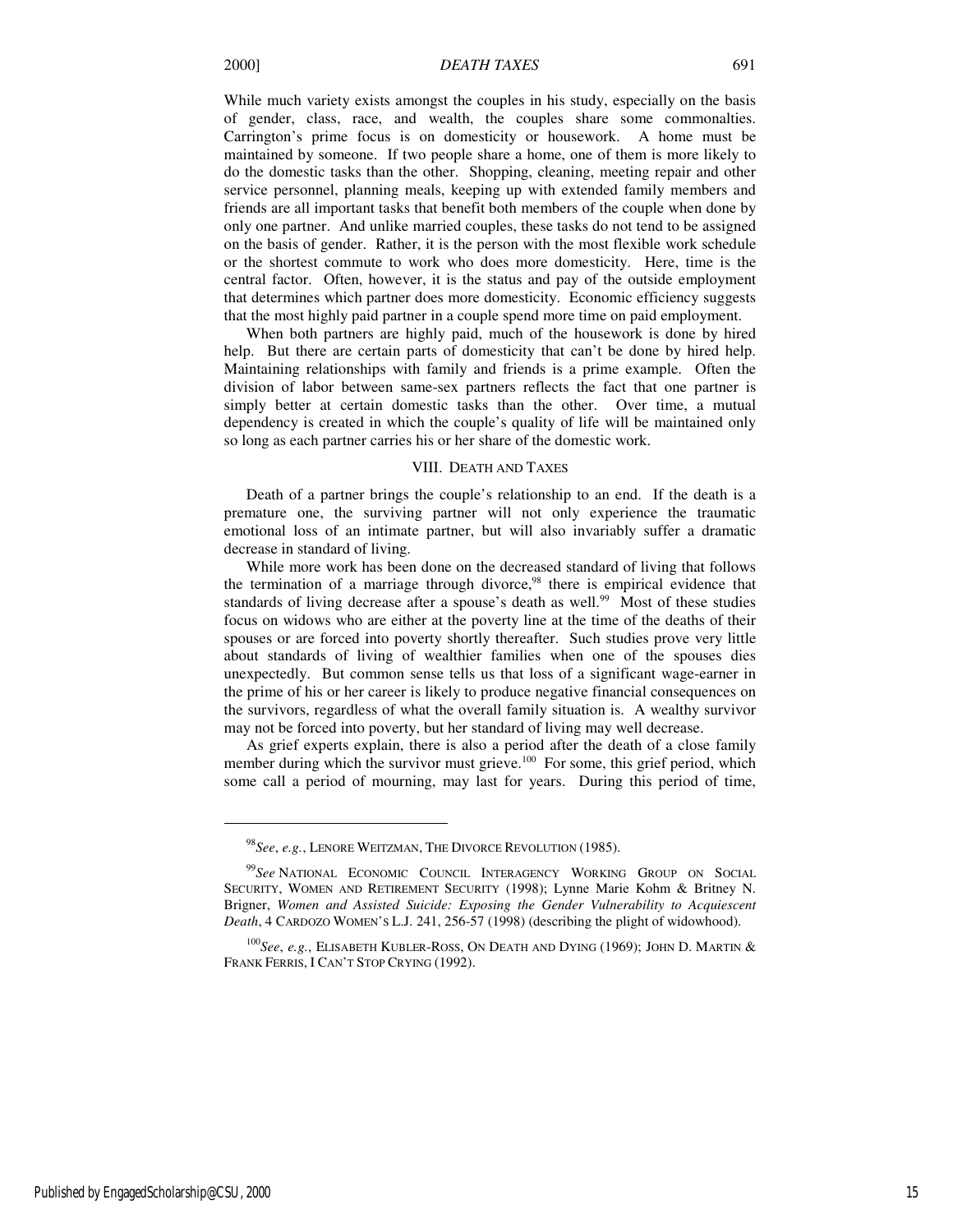friends offer support and the survivor often works through grief in the privacy of the home. $101$ 

It is our understanding of the grief and the sense of loss that follow the death of an intimate partner that supports the political case against the estate tax. Politicians rail against the tax calling it a "death tax," suggesting that the tax is imposed on the loss of life and that there is something unseemly about that.<sup>102</sup> I certainly agree with the politicians who oppose the tax to the extent it increases the loss I have just described. To help explain the problem with the current tax from the perspective of the marginalized gay or lesbian taxpayer, I now turn to a discussion of the way in which the tax does in fact contribute to the loss of long-term same sex couples.

#### IX. HOW THE CURRENT TAX ON GRATUITOUS TRANSFERS BURDENS UNMARRIED COUPLES.

Because most students of the estate and gift tax are used to thinking about the tax as it applies to traditional families, I will first describe some of the negative impacts of the tax as it is applied to same-sex couples.

#### *A. No Marital Deduction.*

The absence of a marital deduction poses a gift and estate tax problem whenever a same-sex partner makes a transfer to the other partner. As to the gift tax, the question arises whenever a transfer in excess of \$10,000 occurs. Under the current regime, when one partner supports another, the support payment may constitute a taxable gift. And yet, couples often take care of each other, with the understanding that there is a reciprocal obligation of support. It is not clear whether a couple's understanding that each will support the other as circumstances might require affects the characterization of transfers between the partners. For example, if Sam pays all the household and related bills this year for a total of \$100,000 because Tede is temporarily disabled, is the transfer really a gift since Sam is assuming that Tede will do the same for Sam's benefit should their individual positions be reversed in a future year? Should it matter whether Tede is ever called upon to support Same or is it sufficient that he has promised to do so?

Recall the stories of couples from the earlier section. Chuck and Tede feel that they contribute equally to current expenses. Yet, in reality Chuck pays more because he makes more money.<sup>103</sup> What is equal in their eyes is not necessarily equal in the

j

<sup>&</sup>lt;sup>101</sup>For an interesting presentation of the social history of our attitudes toward death spanning a period from the middle ages to the 20th century, *See* PHILIPPE ARIESE, WESTERN ATTITUDES TOWARD DEATH (1974). The author presents a picture of death as a more public event in the earlier periods moving to a more private event in modern times. In addition, he suggests that in earlier times we were more accepting of death than we are now. *Id*.

<sup>&</sup>lt;sup>102</sup>Representative Crane (Illinois) made the following comments before the House of Representatives on June 7, 2000:

Mr. Speaker, I rise today to address the tax that is one of the most obscene, unfair, and immoral of all taxes. The estate tax, or what is commonly referred to as the death tax, since it is generally triggered only by one's removal from productive life, has outlived its usefulness. Later this week, this body will be voting on legislation to eliminate the death tax, and I think it is past time to bury the death tax once and for all.

<sup>103</sup>Chuck and Tede are described *supra* notes 42-47 and accompanying text.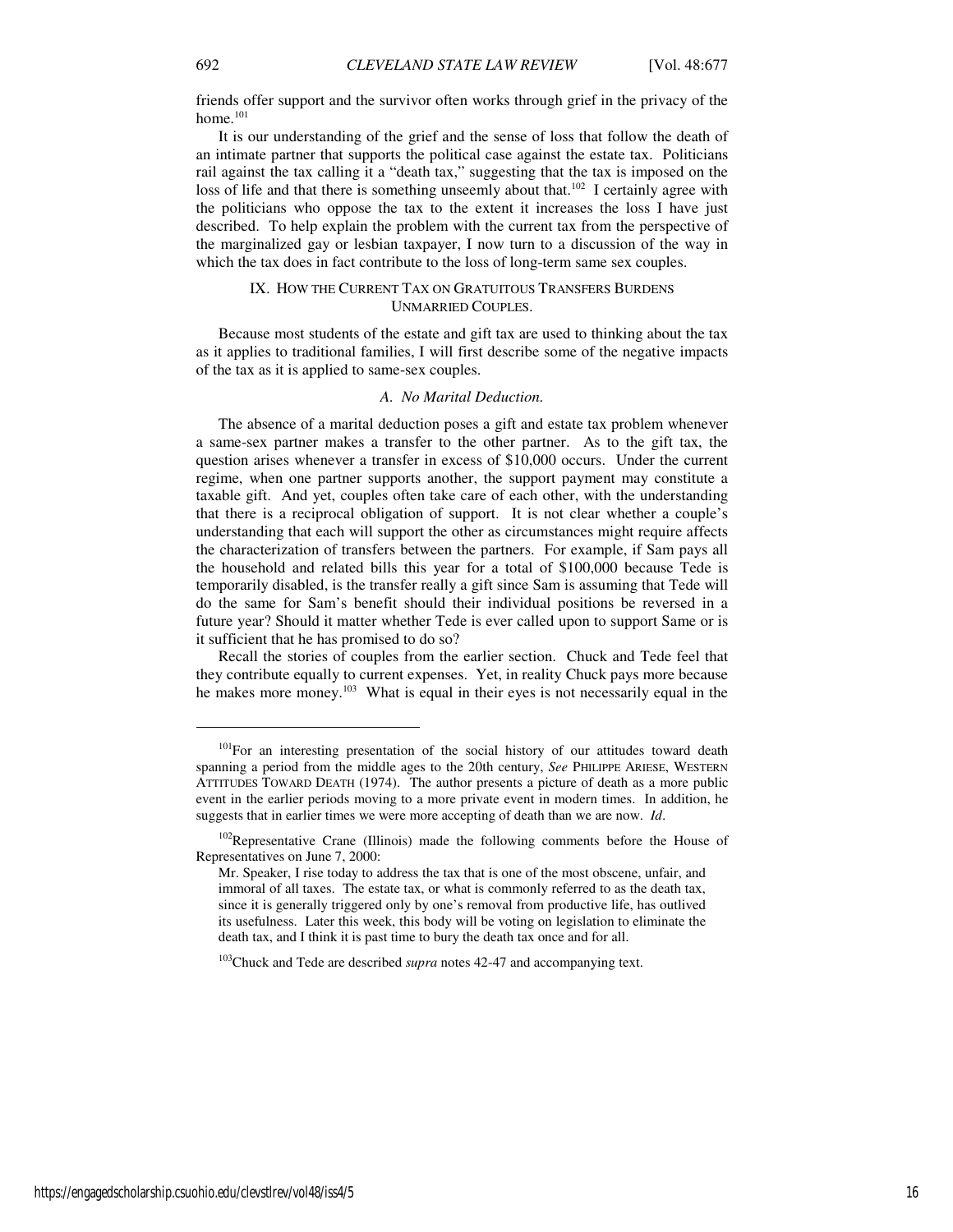$\overline{a}$ 

eyes of the IRS. Reid and John present the same problem. They have taken turns supporting each other as each one of them has decided to go back to school for a higher degree.<sup>104</sup> Since the IRS pays attention to gift taxes based on an annual accounting period, an agent might well view Reid's support of John as a taxable gift and John's support of Reid in a different year as a taxable gift.

Similarly, Stanley and Stewart pay living expenses according to their ability.<sup>105</sup> They recognize that the contributions are unequal, especially since Stanley has lost his job. Their concern is that the arrangement needs to feel fair to them. Since they each contribute the most they can, the arrangement does seem fair. It is unlikely that they view the arrangement as one in which Stewart is making taxable gifts to Stanley. And yet, in the view of the IRS, he is. $106$ 

Spouses do not worry about these sorts of support arrangements for two reasons. First, the IRS views any inter-spousal transfer in satisfaction of the legal obligation of support as exempt from the gift tax.<sup>107</sup> Second, even if the transfer were a taxable gift, the transferor would be entitled to a  $100\%$  marital deduction.<sup>108</sup>

#### *B. No Right to Split Gifts.*

Unmarried partners who want to make gifts to third parties must determine from whose separate funds the gift will be made. This can cause some difficulty if the two partners view all the property as jointly owned. Margrete and Robin, for example, have never kept records of who paid for what even though Robin had no income during the time that she was a student.<sup>109</sup> They view everything as belonging to both of them. Assume that in their later years, after they've accumulated sufficient wealth, they give \$20,000 a year to their four favorite nieces. They never file a gift return, assuming that each of them can rely on the \$10,000 annual exclusion. But how might the IRS view these gifts if it knows that their "nest egg" began with contributions that came primarily from Margrete? The IRS might determine that

<sup>108</sup>I.R.C. § 2523 (West 2001).

<sup>109</sup>Margrete and Robin are described *supra* notes 55-58 and accompanying text.

<sup>&</sup>lt;sup>104</sup> Reid and John are described *supra* notes 48-54 and accompanying text.

<sup>105</sup>Stanley and Stewart are described *supra* notes 83-89 and accompanying text.

<sup>106</sup>*See*, *e.g.*, Rev. Rul. 82-98, 1982-1 C.B. 141 (1982) (ruling that a parent's payment to help support an incapacitated adult child for whom he owed no legal obligation of support is a taxable gift, unless it qualifies for the medical or tuition exception in I.R.C. section 2503(e). *But see* Cain, *Same-Sex Couples*, *supra* note 3, at 129 setting forth arguments for why support payments for the benefit of intimate cohabitants ought not be considered taxable gifts.

<sup>&</sup>lt;sup>107</sup>"...the proposition that one does not incur a gift tax liability by supporting a spouse and children in an amicable family setting was thought so obvious as not to require an explicit statement." BORIS I. BITTKER & ELIAS CLARK, FEDERAL ESTATE AND GIFT TAXATION 73 (1990). However, Treasury did issue a proposed regulation, never finalized, under the Internal Revenue Code of 1954 that provided that "current expenditures by an individual on behalf of his spouse or minor child in satisfaction of his legal obligation to provide for their support are not taxable gifts." Treas. Reg. § 25.2511-1(f)(1) (proposed 1957). For a thorough discussion of the question of whether support payments should be treated as gifts, *see* Jeffrey S. Kinsler, *A Comparative Proposal to Reform the United States Gift Tax Annual Exclusion*, 30 VAND. J. TRANSNAT'L L. 949 (1997); Robert G. Popovich, *Support Your Family But Leave Out Uncle Sam: A Call for Federal Gift Tax Reform*, 55 MD. L. REV. 343 (1996).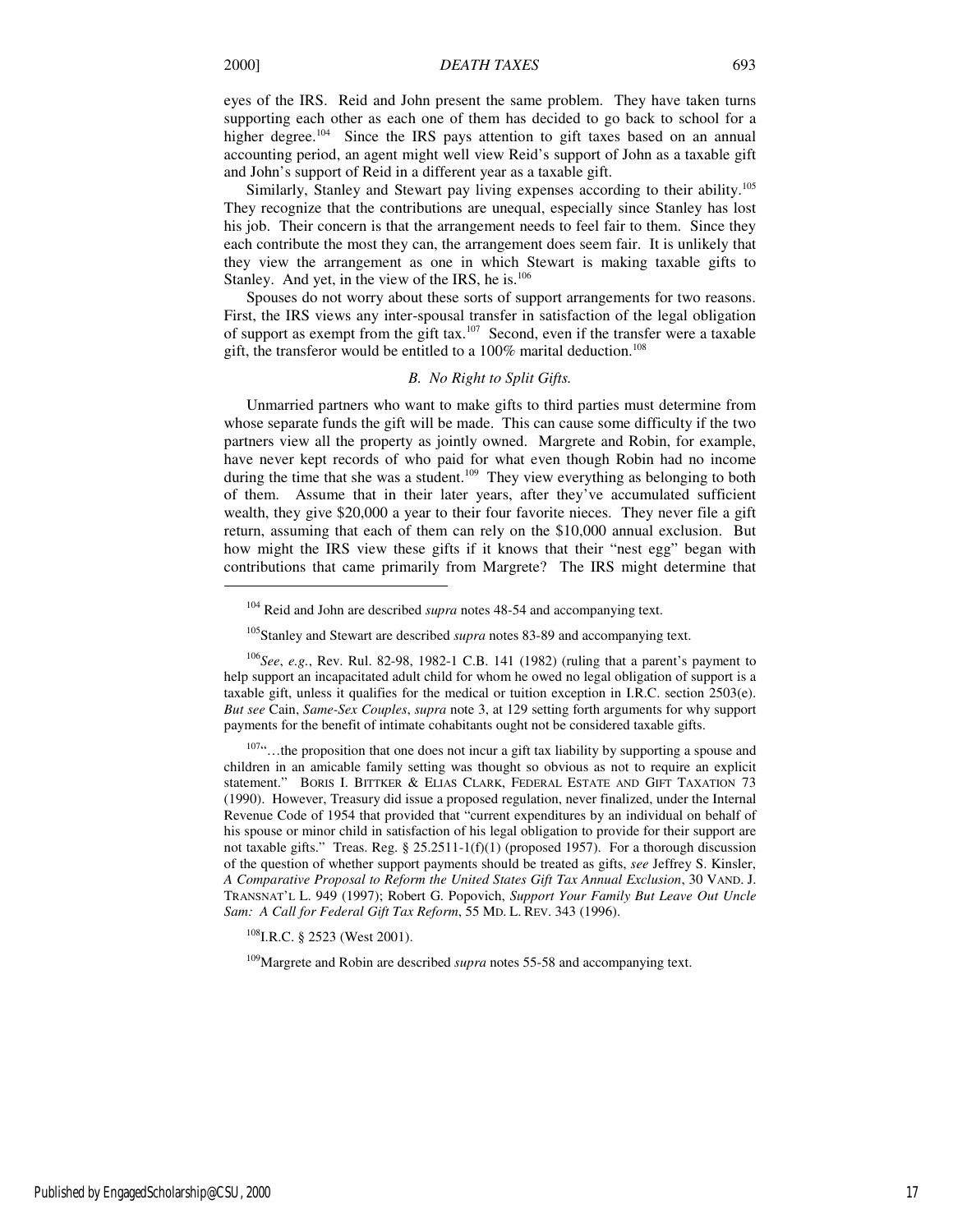#### *C. Section 2040 and Joint Tenancy Property*

First of all, based on anecdotal evidence from lawyers and CPA's who represent gay couples, it appears that the IRS will audit any return that includes a non-spousal joint tenancy reported at less than 100% of value.<sup>111</sup> The burden is then on the survivor to prove original contributions. This burden of proof is almost impossible when property has been held for a long period of time, unless the IRS is willing to accept estimates and partial proofs.<sup>112</sup> A major problem is that the IRS has never provided any guidelines for what would be an acceptable level of proof when two partners have owned property jointly for many years.<sup>113</sup>

Consider, for example, the stories of Phyllis Lyon and Del Martin, together since 1953.<sup>114</sup> They describe all their property as belonging to both of them. But when the first partner dies, if the form of ownership is joint tenancy,<sup>115</sup> the IRS will take the position that 100% of the property is included in the taxable estate. Absent sufficient proof to rebut the presumption, the survivor could wind up paying taxes on property that she purchased herself.

Thus, responsible estate planning experts always advise clients to sever their joint tenancies and create revocable trusts. While I view this as sound advice, which cures

<sup>111</sup>The tax planners who have shared this information with me, come primarily from California.

<sup>112</sup>*See* Estate of Fratini v. Commissioner, 76 T.C.M. (CCH) 342, T.C.M. (RIA) 98, 308 (1998) (allowing taxpayer to approximate contributions when records were inadequate to compute the amount definitively).

<sup>113</sup>Furthermore, the IRS appears to be giving less guidance generally on all topics, which is of concern to planners who need to know the IRS position on as yet unsettled areas of law. *See* Christopher Bergin et al., *The Changing Landscape of IRS Guidance: A Downward Slope*, 90 TAX NOTES 5 (2001).

<sup>114</sup>*See* Terry and Don's story *supra* notes 62-63 and accompanying text. They own everything together, including the business they run.

<sup>115</sup>Even if the form of ownership is tenancy in common, the IRS could require substantiation of original contribution to prove that no gift occurred upon formation of the tenancy. If one partner pays the purchase price and the couple takes title as tenants in common, the purchasing partner will have made a taxable gift, included in the estate as an adjusted taxable gift.

 $110$ Nor would I advise Margrete's estate to argue that even if Margrete was the original owner of the funds transferred, she effectively transferred \$10,000 tax-free to Robin each year and then Robin transferred that \$10,000 to the nieces. The IRS will claim that the wealthy partner is the true donor and the less wealthy partner was merely being used as a conduit. *See* Heyen v. U.S., 945 F.2d 359 (10th Cir. 1991) (twenty-nine gifts of 10K followed by twentyseven retransfers to donor's family members taxed as though donor was transferor of all gifts to family members). *See also* Schultz v. U.S., 493 F.2d 1225 (4th Cir. 1974) (brothers gave to each other's kids and reciprocal gift analysis applied). Of course, in any case, the remaining \$30,000 plus any actual gifts to Robin during those years would be treated as adjusted taxable gifts by the IRS view of the matter even if Margrete's estate could successfully argue as to the first \$10,000 that the transfer was to Robin and then to a niece.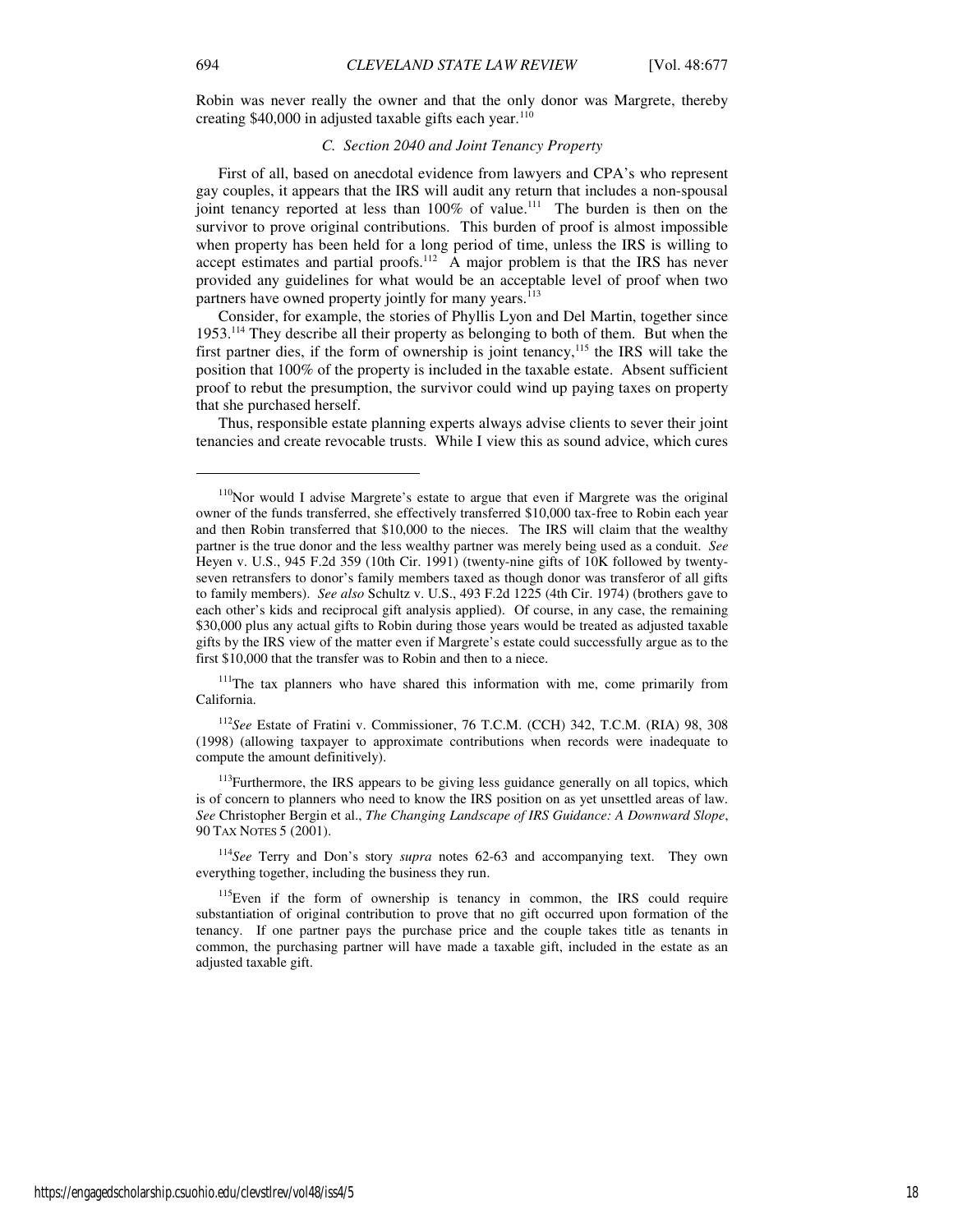$\overline{a}$ 

not only the section 2040 problem but also problems that might arise if the partners die close in time to each other,<sup>116</sup> the effect of the tax rule is to deny same-sex partners the right to hold property as joint tenants. Given the strong preference for joint tenancy by many gay and lesbian clients, even when the tax burden is removed, the burden of constrained choice still exists.

#### *D. No IRA Rollover*

There is an IRA rollover for spouses but not for same-sex partners.<sup>117</sup> When two partners have planned retirement together<sup>118</sup> and one dies early, the survivor will be disadvantaged by having to pay an immediate income tax on the retirement benefits of the partner rather than being able to roll them over into his or her own retirement plan and have all funds continue to grow at a tax-free rate.

## *E. The Generation Skipping Tax (GST) is Based on Traditional Family Relationships*

Imagine two lifetime partners who plan to make all assets available to the survivor and, at the survivor's death, the remaining assets are to be divided equally among their ten nieces and nephews. Unlike spouses, these partners can encounter generation skipping problems when the property all passes to the nieces, seemingly a single generation away. If partner A dies first and at Partner B's death a portion of the assets are distributed to A's two nieces, who happen to be forty years younger than B, B's estate will have to pay a generation skipping tax at the rate of 55% on top of the estate tax.<sup>119</sup> The same is true if one of the partners has a child that both partners want to benefit and that child is more than 37.5 years younger than the nonparent partner.<sup>120</sup>

<sup>119</sup>Of course there is a 1.0 million exemption so the tax won't apply if the final transfer does not exceed the available exemption.

 $120$ I.R.C. § 2651(d) (West 2001). Of course if the other partner adopts the child in a state that allows second-parent adoption, then the GST tax would not apply.

Note also that the GST tax rule about predeceased parents does not apply to nontraditional families. For example, assume Partner A, who has no lineal descendants, wants to

<sup>&</sup>lt;sup>116</sup>Under joint tenancy rules, the survivor will take full ownership. If the tenants die within weeks of each other, the property may never benefit the survivor. But the survivor heirs or beneficiaries will inherit 100% of the property to the exclusion of the other partners heirs or beneficiaries. This problem can be cured by careful drafting of will terms, e.g., a provision in each partner's will that provides for an equal distribution of any jointly held property to the families or beneficiaries of both tenants.

<sup>117</sup>I.R.C. §§ 408(d), 402(c) (West 2001).

<sup>&</sup>lt;sup>118</sup>All couples who have been together a long time, whether they use joint account and joint ownership of property or keep things separate, expect the joint contribution to living expenses to continue. If one partner dies and cannot make her contribution to the joint mortgage, then that money has to come from somewhere. Life insurance and retirement funds are both possibilities. For couples who are relying on retirement funds from both partners to maintain them in their old age, a premature death will cause the retirement funds of the deceased partner to be taxed immediately thereby reducing the amount that can be accumulated tax free until the survivor needs the funds. While some survivors might need the funds immediately, others would prefer to defer the tax until the funds are needed, e.g., upon the survivor's retirement.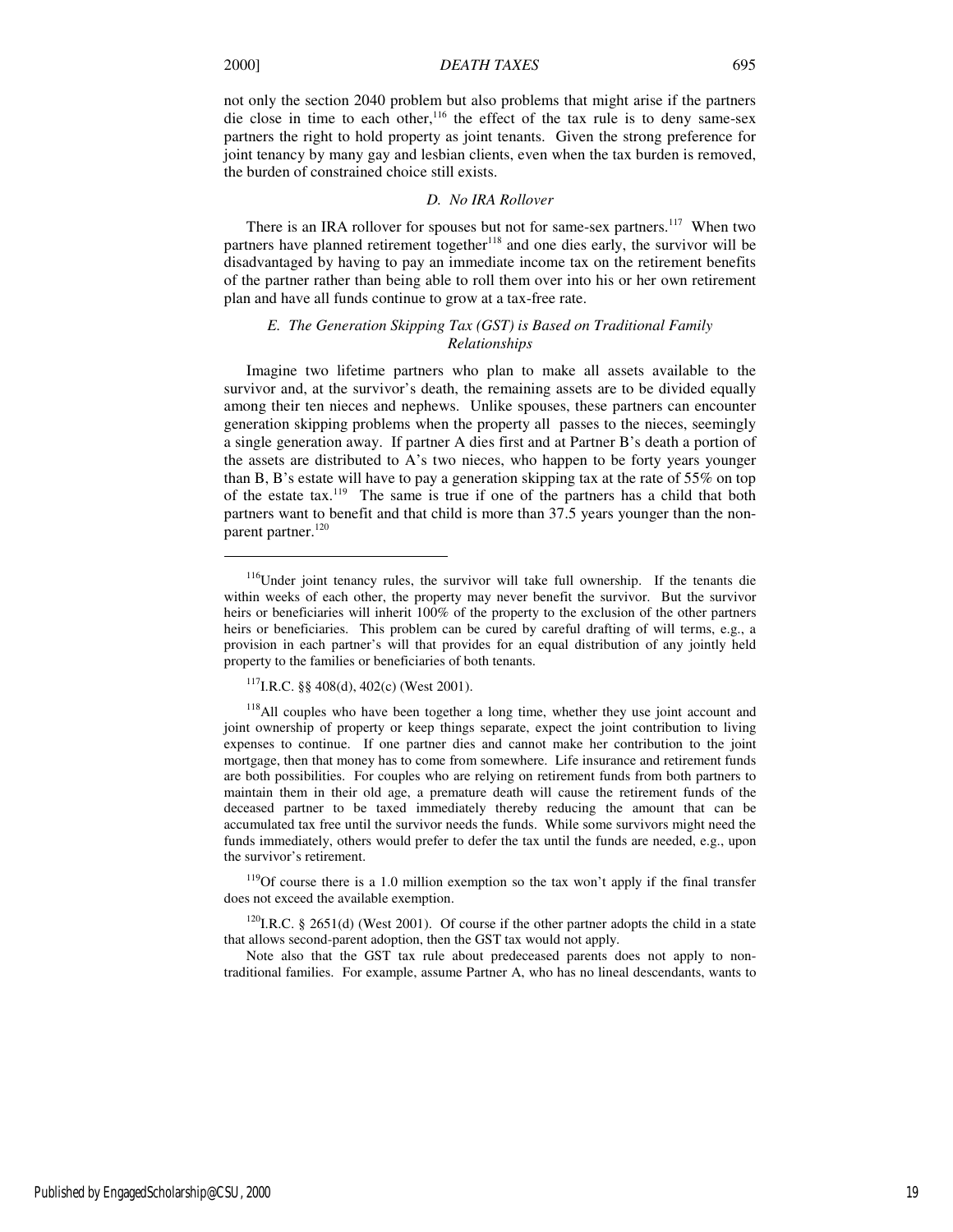#### X. STORIES OF DEATH AND TAXES

I turn again to narrative to demonstrate further the problem that the current tax poses for same-sex couples. Whereas my earlier stories elaborated on the ways in which long-term committed gay and lesbian couples view themselves as couples rather than two individuals, these current stories will deal with situations in which the coupledom is ended through death of a partner. These narratives come from lawyers and accountants who have represented gay and lesbian clients in estate tax audits. Confidentiality is maintained because although the stories are based on real people, I have either elaborated on or amalgamated the specific facts from individual cases.

Alice and Barb are a lesbian couple in Ohio. They had lived together for over forty years when Alice died. The auditing agent took the position that since Alice was the wealthy partner, everything she paid for over the forty years that benefited Barb was an adjustable taxable gift. Thus, Alice's ownership of the couple's residence which was used by Barb created an adjusted taxable gift. Vacation trips for the two of them paid out of Alice's funds created an adjusted taxable gift. Entertainment expenses and meals at fancy restaurants – all items of joint consumption – were proposed as adjusted taxable gifts. Although the case was finally settled, the audit lasted over two years.

Carl and Dan are a gay male couple in California. They owned all their property as joint tenants and considered it "community property." The property included real estate and joint checking accounts and a joint CD. They purchased some of the property twenty years ago. Carl was earning slightly more than Dan at the time of Carl's death. The agent asked for proof of Dan's original contribution to every piece of joint property. Dan had not retained cancelled checks for twenty years, but he did have tax returns. He was able to show that he made enough money to enable him to cover half the down the payment for the property purchased twenty years ago. On the more recent purchases, Dan was eventually able to produce cancelled checks to account for 40% of the funds needed for the down payment. Data on the bank accounts varied. The agent asked for proof of equal contribution to the mortgage payments. Dan had no cancelled checks to the mortgage company, but was able to show some cancelled checks to Carl which appeared to be partial reimbursements. They had split the interest deduction and property tax deduction equally on their tax returns over the years. Again the case was ultimately settled, but the taxpayer's representative who shared this story with me says she will never allow a gay or lesbian client to own property jointly. Even if they can substantiate contributions, the emotional toll is not worth the benefit of avoiding probate or reaping the benefits of Proposition 13,<sup>121</sup> which is also an issue for nonspousal property owners in California.

-

benefit her deceased sister's lineal descendants. She can distribute to her grandniece, the daughter of her deceased niece and avoid the GST. But A's Partner B, who might want to benefit the same family member, the grandniece, cannot do so without incurring a GST. I.R.C. § 2651(e) (West 2001).

 $121$ Proposition 13 added a provision to the California Constitution that protects the property owner from increases in property tax valuations. *See* CAL. CONST. art. XIII, A. However, upon a "change in ownership," the value of property can be increased to current fair market value. If partners take title as joint tenants, then upon death of the first partner, there is no "change in ownership." But if partners take title as tenants in common, then when the first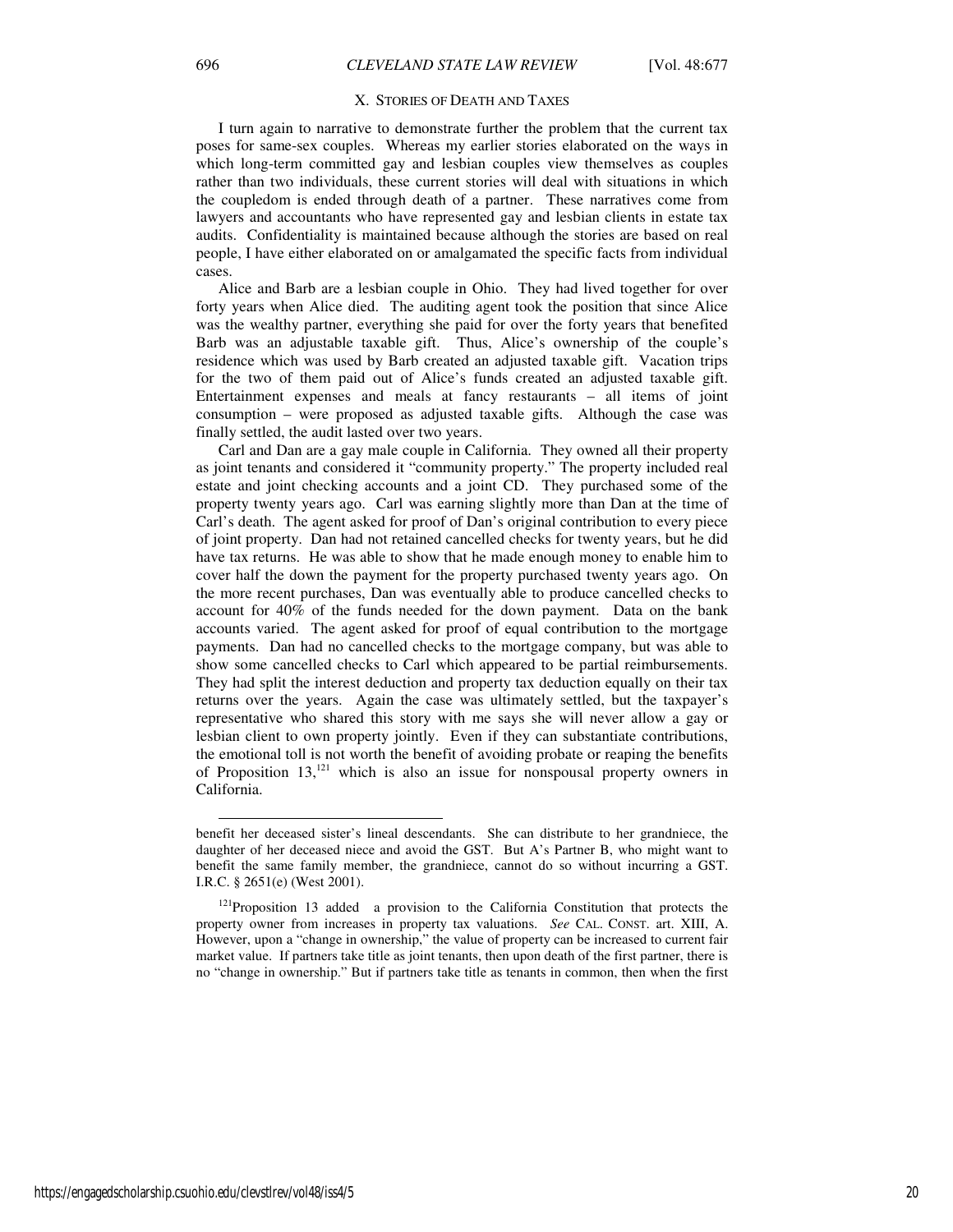-

Elliot and Frank are a gay male couple in Texas who lived together for 25 years. When they planned their retirement, they decided to sell all their Texas assets and move to Santa Fe. Their estate planner severed all their joint tenancies into 50/50 tenancies in common and filed the necessary gift tax returns since Elliot had made all original contributions to the joint tenancies. Frank complained because he felt he was the true owner of some of the properties since he had managed them for years and had puttered around the residence making minor improvement here and there. The planner, after twenty billable hours of additional research, agreed that on the basis of *Otte v. Commissioner*, <sup>122</sup> Frank could claim some original contribution to the joint property, but less than 50%. Gift tax returns were still necessary. The planner then transferred all property into two separate revocable trusts in which each partner named the other as the primary beneficiary in the event of death. They moved to Santa Fe, hired an accountant to keep track of the assets in their individual trusts, and lived a life of intermediate luxury on the income produced by their assets. Five years later, much to everyone's surprise, Frank, eleven years younger that Elliot, died. After paying thousands of dollars in planning and transaction costs and a small sum in gift taxes in order to split their estate between them, all the property that had originally belonged to Elliot came back to Elliot under the terms of Frank's trust.

Gertrude and Holly lived together for over fifty years. They spent much of their time entertaining friends who were artists. Over the years, these friends made gifts to Gertrude, also an artist. At Gertrude's death, the art work was valued at \$5 million. Neither Gertrude nor Holly owned other property. In order to pay the estate tax, Holly will have to sell almost \$2 million worth of the artwork. She resists selling anything because the art reminds her so much of her life with Gertrude. Finally, she sells two Picassos, and removes them from the place on the wall that they have occupied for the past twenty years. The wall is slightly discolored, indicating where the painting has hung for so many years. When friends visit and ask how she can stand to look at the blank space, she replies stoically, "Oh those walls aren't blank. I can see the Picassos as clearly as ever."<sup>123</sup>

partner dies, his half changes ownership when distributed to the survivor pursuant to the deceased partner's will. *See* CAL. REV. & TAX CODE §§ 60-62 (West 1998).

<sup>122</sup>31 T.C.M. (CCH) 301, T.C.M. (P-H) P 72,076 (1972).

<sup>&</sup>lt;sup>123</sup>This story is derived from an incident in the life of Alice B. Toklas, the lifetime companion of Gertrude Stein. In the real story, the villain was not the taxing authority, but rather Gertrude's nephew, Allan, or, more accurately his widow, Roubina. In her will, Gertrude had named Allan and his children as the ultimate beneficiaries of her estate after Alice's death. After Allan's death, his widow, Roubina, kept an eye out for the inheritance due her children and became concerned that Alice was not taking proper security precautions to protect the valuable art work housed in her apartment. Finally, fifteen years after Gertrude's untimely death from cancer, Roubina Stein asked the law to intervene and place the art work in a safe place so that the remainder interest would not be defeated. For the rest of Alice's life, the art was concealed and protected in a bank vault. A friend visiting Alice after the removal of the art reported that "the apartment had not been repainted for more than fifteen years with the result that where each painting had hung a discolored area of its exact size now remained." *See* LINDA SIMON, THE BIOGRAPHY OF ALICE B. TOKLAS 250 (1977). *See also* JAMES R. MELLOW, CHARMED CIRCLE: GERTRUDE STEIN AND COMPANY 475-76 (1974).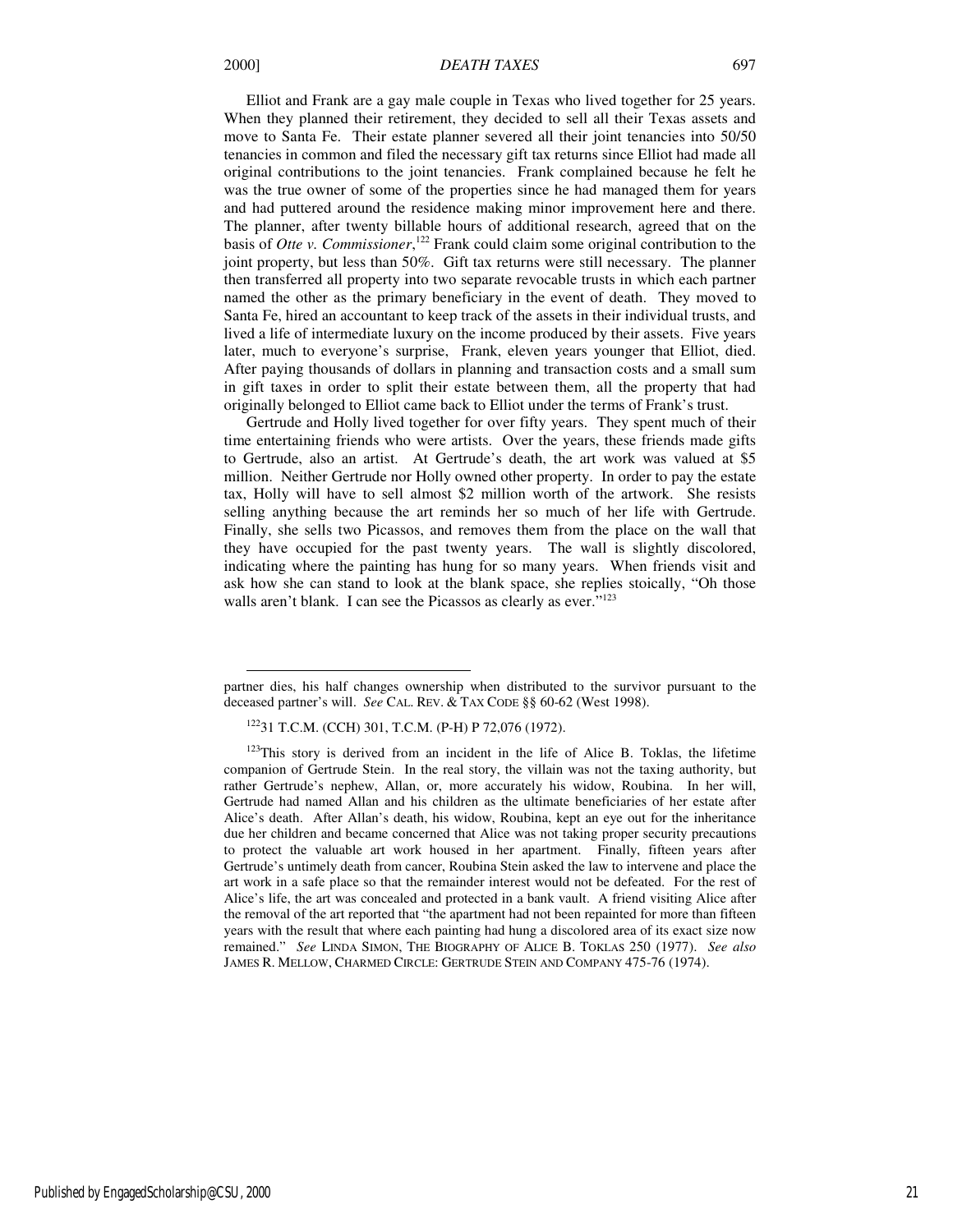#### XI. ANOTHER STORY: A PURELY HYPOTHETICAL FACT SITUATION THAT DEMONSTRATES THE BURDEN OF THE DEATH TAX

Some couples view their assets as completely merged. Some view them as separate. The longer a couple lives together, the more their property becomes merged. Even when ownership does not become joint, there are expectations by each partner that certain assets (e.g., the Picasso paintings) will be available to both of them during their joint lives. When one partner dies, the availability of the assets may cease if the assets are required to pay an unexpected estate tax.

Consider for example, the situation of Anna and Beth, a hypothetical couple, whose income and wealth mirrors that of many lawyers and similar professionals. Anna earns over \$150,000 per year. That salary is not in the realm of the very rich, but it certainly means that Anna is well-off. Beth, by contrast, is a dedicated and talented pianist, who pulls down around \$25,000 a year from teaching students and performing. They are committed to each other and support each other's career choices. They jointly own a home purchased fifteen years ago for \$200,000, which is now worth \$600,000.<sup>124</sup> They took title as joint tenants with right of survivorship and financed the purchase with a fifteen year mortgage, which has been recently paid off. Anna made the mortgage payments and claimed all the interest deductions and property tax deductions on her income tax return. They agreed that, in return, Beth would pay for the groceries, do the shopping and prepare the meals.

Some years ago, Anna inherited from her father a cabin in Maine. Anna and Beth have used the cabin over the years as their special retreat. It is located on a 40 acre tract and it is the one place in the world that has brought them peace and spiritual happiness. In the early years of their relationship, when they decided to have a holy union ceremony, celebrating their lifelong commitment to each other, they chose this acreage as the site for the celebration.

The first year they were together, they purchased their first piece of art. Both women had appreciated art, but seemed to differ in their tastes. On a visit to New York, they walked into a gallery and instantly fell in love with a painting by a young French artist they had never heard of before. Anna paid most of the \$15,000 purchase price, but Beth contributed \$500 from her own savings so that the decision to purchase would feel more truly shared.

For Beth's 40th birthday, Anna purchased a \$40,000 Steinway piano to replace the piano that Beth had been using at home. The piano was intended as a gift to Beth, although Anna secretly felt as though she has gotten the major benefit from the gift because she loves to listen to Beth play.

Both Anna and Beth are now in their late forties. Neither expects death to occur. They have done no estate planning other than to write wills leaving all their property to each other. Consider the possible estate tax cost to Beth should Anna suddenly die in a freak accident.

The home, the cabin in Maine, the piece of art, and the piano are all items of property that Beth identifies as key parts of her life with Anna. These assets alone will trigger an estate tax. The residence is worth \$600,000 and the Maine property has appreciated to \$600,000 as well. The artist of the \$15,000 painting has been

 $124$ Housing costs vary greatly from city to city. The median cost of a four bedroom home in Palo Alto, for example, is in excess of \$800,000. In Iowa City, no home of any sort has sold for more than \$600,000. Yet, the estate tax makes no distinction based on housing costs.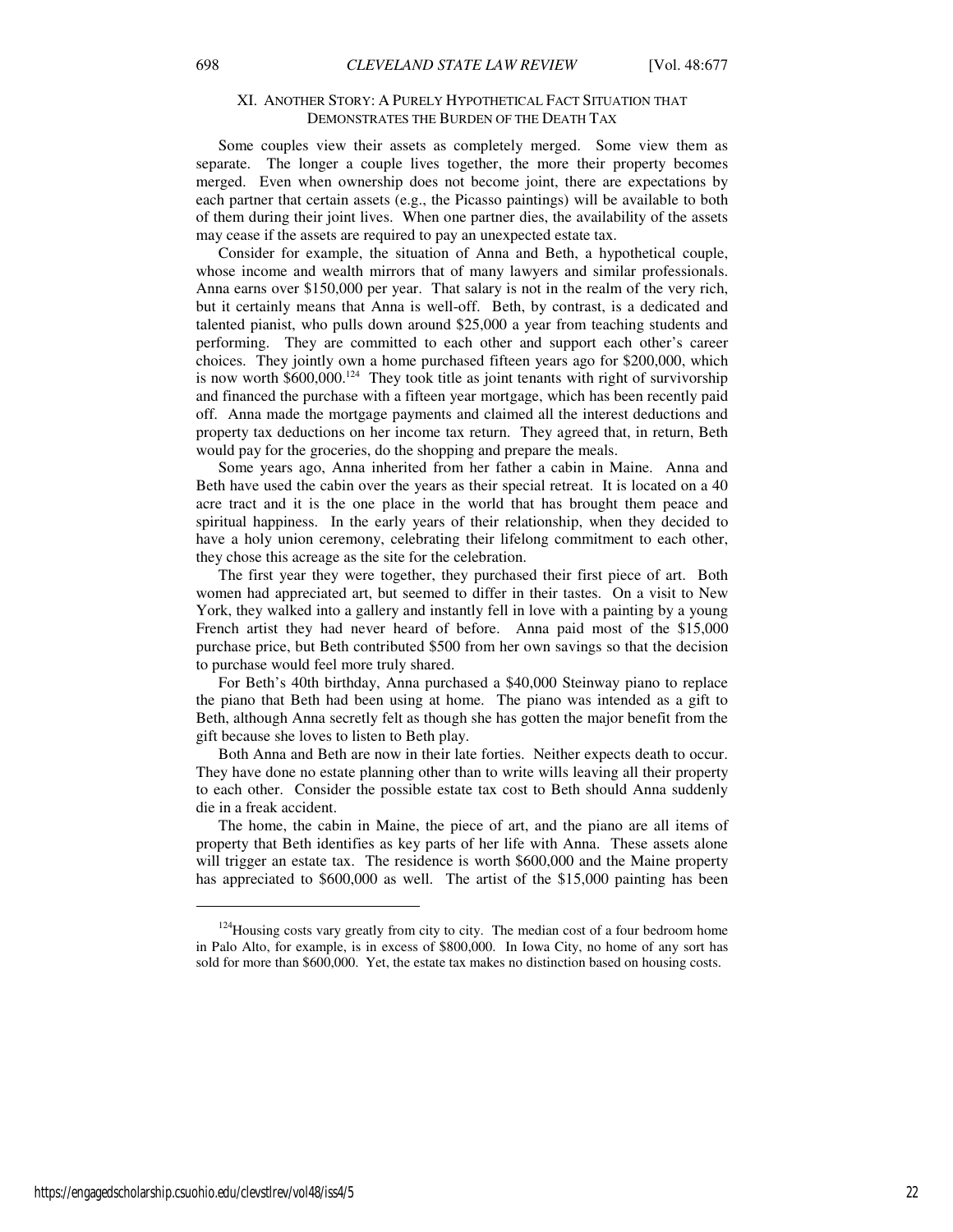"discovered" and the value of his paintings have skyrocketed. The painting they own is now worth \$100,000. The Steinway has similarly appreciated in value to \$60,000<sup>125</sup>. Add to these items Anna's retirement plan assets (\$300,000) and the group term life insurance provided by her employer (twice her salary, \$300,000), as well as Anna's bank accounts, car, and other personal property (assume a total value of \$40,000), and the total estate has reached the value of \$2,000,000.

An estate of two million may sound like a lot of wealth, but in Anna and Beth's case, it is not enough to continue supporting Beth in her current life style, or in fact, anything close to it. If Anna were to die in 2001, the estate tax payable would be around \$560,000. The life insurance and retirement plan assets produce just enough cash to cover this tax. If Anna and Beth had lived in a state like Iowa that has a state inheritance tax, Beth would have to come up with another \$200,000 to \$300,000 to pay the state tax bill.<sup>126</sup>

Obviously Anna should have done some estate planning to avoid this tax problem. She surely should have taken out more insurance than the amount provided by her employer. She probably should have created an irrevocable life insurance trust. However, I use the example, not to prove that couples that resemble Anna and Beth should hire an estate planner. Rather I use the example to question whether it is fair to place such a large tax burden on Beth or other taxpayers like her.

There are some specific facts in their situation that cause the tax problem. First of all, Anna, who is supporting Beth, dies early and thus Beth loses her source of support. The \$600,000 in liquid assets is probably enough to support Beth if she can invest all of it rather than pay it to the tax collector. Had Anna done sufficient planning, the problem would not have occurred. This fact demonstrates that often the tax falls more heavily on the unwary, or those who die young before completing their estate plans.

Another fact concerns the type of property in the estate. The personal residence, the cabin in Maine, the painting, and the piano can all be described as constitutive property.<sup>127</sup> If Beth has to pay inheritance taxes on top of the estate taxes, she will surely have to sell some of these items. And yet, all of these items represent important connections to her life with Anna. Do we really want to force living people to give up property of this sort in order to pay death taxes?

The home, because it is owned in joint tenancy, is subject to Section 2040. While Beth feels she made valuable contributions to the purchase of the home, she

<sup>&</sup>lt;sup>125</sup>Query whether the piano should be included in Anna's estate. If Beth can prove the piano was a gift, then it may not be included. But Anna did not file a gift tax return for the piano, so the IRS may take the position that it still belonged to Anna. If Beth can prove that it was a gift, the value of the piano at the time of the gift must be included in the estate as an adjusted taxable gift. Since Anna is probably paying most of the bills and may be making other gifts to Beth, the \$10,000 annual exclusion may not be available to reduce the gift amount attributable to the piano.

 $126$ There is no \$675,000 exemption under the state inheritance tax. In Iowa, there is no exemption at all for taxable transfers at death. The Iowa tax is levied on transfers between unrelated parties at the rate of 15%.

<sup>127</sup>Carolyn C. Jones, *The Moral Hazard of the Estate Tax*, 48 CLEV. ST. L. REV. 729 (2000). *See also* Margaret Jane Radin, *Property and Personhood*, 34 STAN. L. REV. 957 (1982); Ray D. Madoff, *Taxing Personhood: Estate Taxes and the Compelled Commodification of Identity*, 17 VA. TAX. REV. 759 (1998).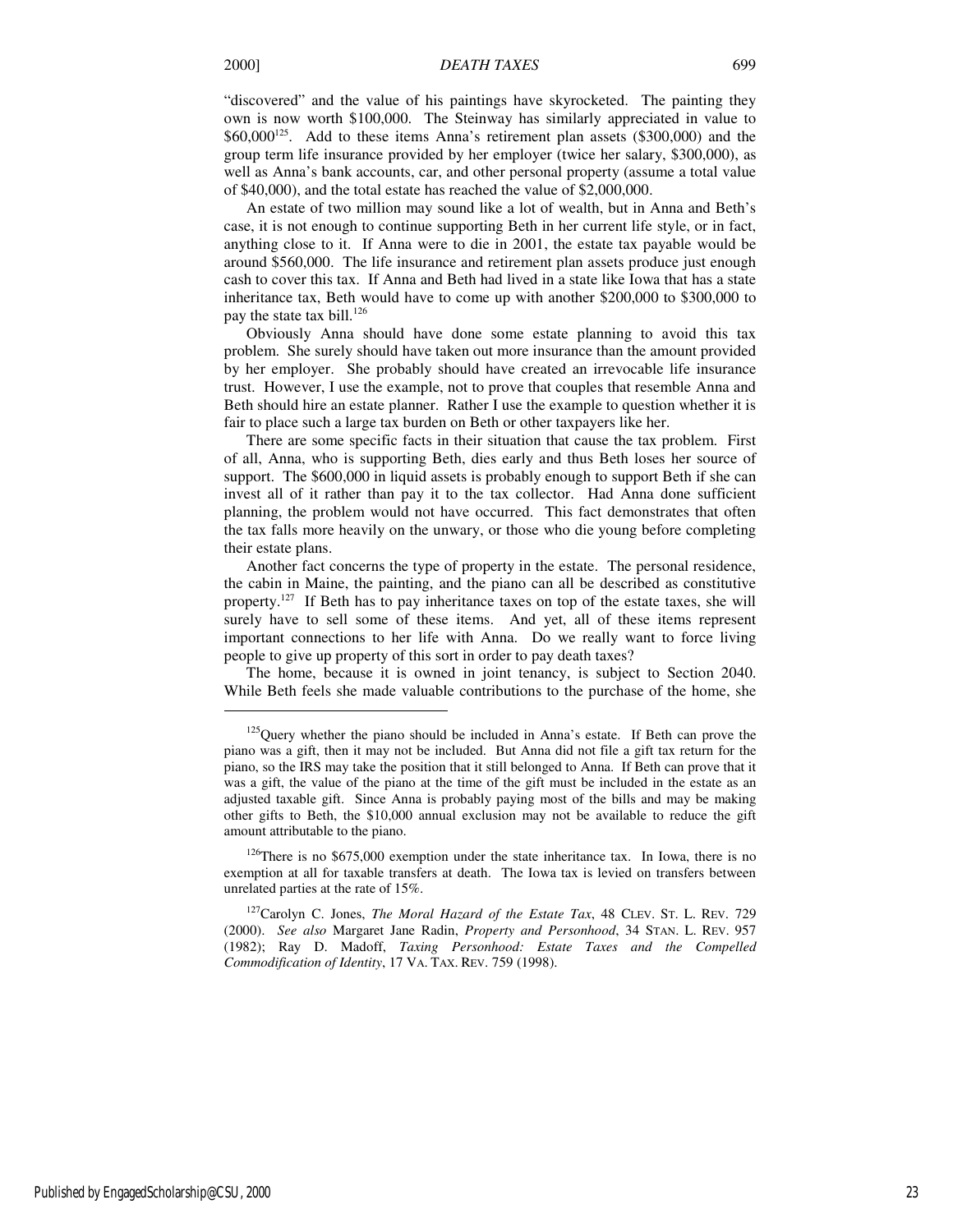has no records that will prove a financial contribution. In the nine months following Anna's death,<sup>128</sup> as Beth is grieving, she will be asked to go through records to prove what she has paid for and will be made to feel as though her contributions to their joint estate don't really count.

*Should* Anna and Beth face this tax burden? Is the burden a *just* one? I have used variations of this basic hypothetical in presentations before various audiences. Some people think it is outrageous for Anna and Beth to face this burden because married couples do not face it. Others feel that the burden is of their own making through lack of planning. Still others begin to realize that the estate tax is not a tax on only the very wealthy.

My own normative conclusion is that Anna and Beth should not bear a tax burden on these particular facts. Even though tax law might view Anna as the sole owner of most of their joint assets, Beth's ownership rights ought to be recognized. She should not have her property taken away from her solely because her co-owner has died. The estate tax is conceptualized as a tax on the privilege of transferring property. But, from Beth's perspective, it is a tax on her continued ownership of property.

Early supporters of an inheritance or estate tax, going back to Jeremy Bentham, argued that the tax was proper because it was a way to raise needed revenue without depriving anyone of property.<sup>129</sup> Numerous scholars have viewed the estate tax as particularly appealing because it is a tax on the dead, who cannot experience the burden of the tax.<sup>130</sup> And yet it is difficult to view the tax on Anna's estate as one on Anna, rather than on her surviving partner, Beth.

#### XII. PROPOSALS FOR CHANGE

To return to my early theme, the problem presented by the case of Anna and Beth seems to me to be one of the fallacy of individualism. Just as the tax law originally viewed spouses as two totally separate individuals for tax purposes, the tax law today views all non-spouses as individuals for tax purposes. To correct the problem in the case of spouses, the tax law adopted a new view of spouses in the 1940s and strengthened that view in the 1980s. The current law has merged spouses into a single taxpayer. That position goes too far in the other direction, in my view, and should be dubbed the fallacy of merged identities.

The degree to which any couple or family is in fact merged in identity, in the sharing of property ownership, or in their views and expectations about use of property varies greatly from family to family. Some traditional and some nontraditional couples are completely merged. Others are not. The tax law should reflect the reality of each couple's life together. To accomplish this would require a substantive law that does not make marriage the bright line it currently is in estate taxation.

 $128$ The estate tax return is due within nine months of the decedent's death. I.R.C. § 6075 (West 2001).

<sup>129</sup>*See* Jeremy Bentham, *Supply Without Burthen or Escheat Vice Taxation*, *reprinted in* 2 THE WORKS OF JEREMY BENTHAM 585 (J. Bowring ed., 1962) (1795).

<sup>130</sup>In addition to Bentham, *id.*; *See* John Stuart Mill, *Principles of Political Economy*, *reprinted in* 3 COLLECTED WORKS OF JOHN STUART MILL 811-12 (J.M. Robson ed., 1965) (1848); Mark L. Ascher, *Curtailing Inherited Wealth*, 89 MICH. L. REV. 69 (1990).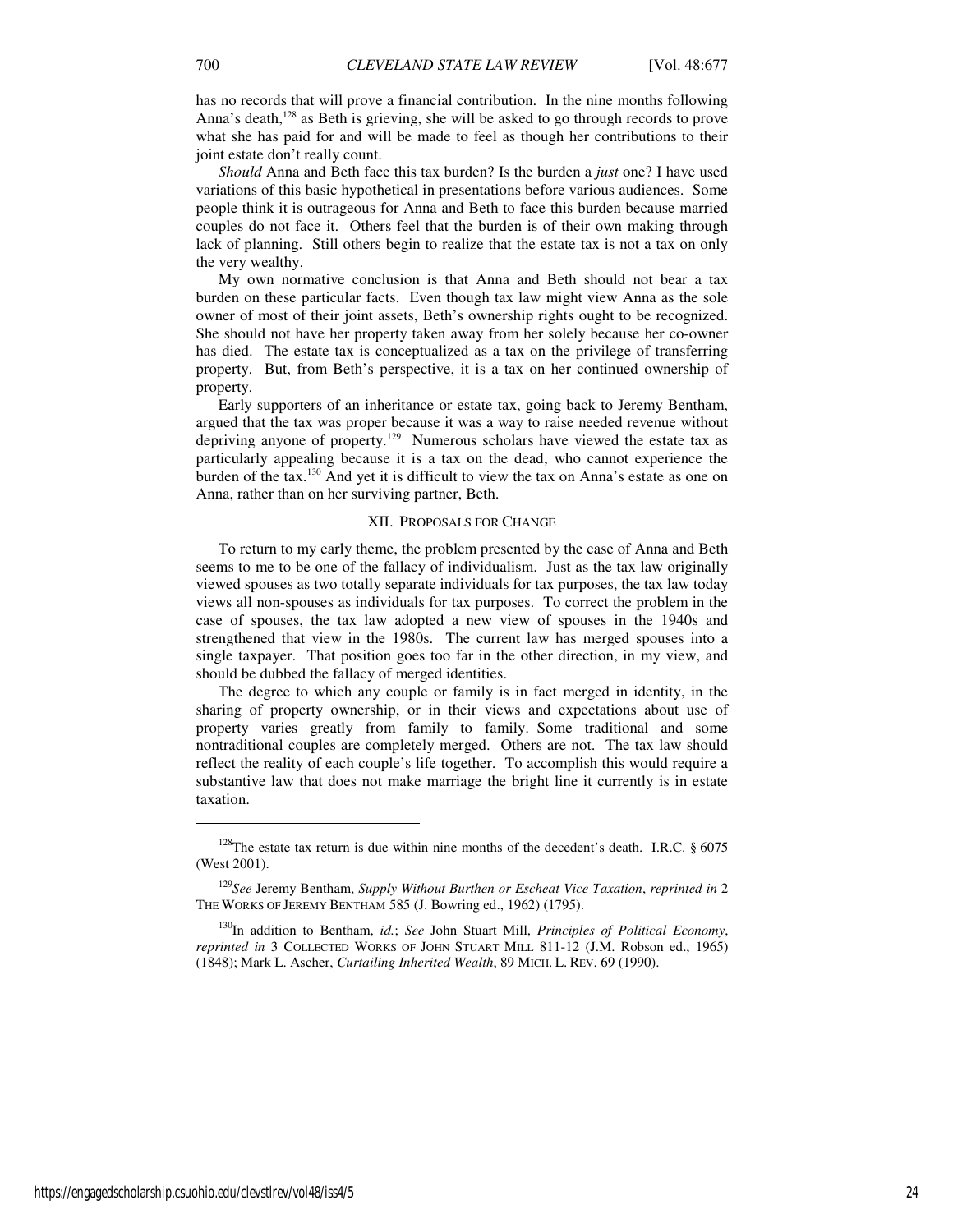At the same time, as I have argued elsewhere,<sup>131</sup> bright lines can be useful. For one thing, if the IRS were required to make decisions about tax on a case by case basis, depending on the degree to which each couple was in fact merged in identity and property ownership, accurate collection of taxes would be come very costly. Secondly, if the IRS were charged with making the determination of whether two individuals were in fact a merged couple for tax purposes, the government would be forced to invade the private sphere of intimate relationships to make that determination. Neither of these consequences are attractive.

There are, in my view, seven possible options that could resolve the tax problems faced by couples like Anna and Beth. The ideal resolution would find the right balance between individualism and merger. It would also empower couples to make their joint choices, should they wish to do so, about how their particular situation should be viewed. Further, the ideal resolution would preserve the core purpose of the estate tax by taxing wealth that belongs more to the dead than to the living.

#### *A. Option Number One: Repeal the Estate Tax.*

This option is the easiest, but it is not ideal. The estate tax may not raise much revenue, but the amount it raises is not insignificant. Further, in addition to the points I made earlier in support of the estate tax,<sup>132</sup> with the state-by-state repeal of the rule against perpetuities, the estate tax is the most effective tool we have to prevent the amalgamation of wealth into family dynasties.

#### *B. Option Number Two: Treat Same-Sex Couples the Same as Married Couples*

To accomplish this, either states would have to recognize relationships between same sex couples,<sup>133</sup> or the Congress would have to establish a federal standard for tax purposes.<sup> $134$ </sup> This option is also far from ideal. The marital deduction in its current form is flawed in at least two ways. First of all, the QTIP allows the titled partner to invoke too much control when the reality is that the property was acquired by both partners over the term of the relationship. Second, the unlimited marital deduction seems unwarranted in the case of spouses who are not at all merged or who have been together a very short time and who have large amounts of wealth.

<sup>131</sup>*See* Patricia A. Cain, *Imagine There's No Marriage*, 16 QUINNIPIAC L. REV. 27 (1996).

<sup>&</sup>lt;sup>132</sup>See supra notes 21-26 and accompanying text.

<sup>&</sup>lt;sup>133</sup>The status would not have to be marriage. It could be a form of domestic partnership or civil union akin to the status recognized by Vermont. Congress would then have to amend the estate tax laws to treat same-sex domestic partners recognized by their state law the same as married couples recognized by state law.

<sup>&</sup>lt;sup>134</sup>Congress could enact a federal domestic partner registry for tax purposes. Of course the likelihood of such legislation by a Congress that so recently enacted the Defense of Marriage Act (DOMA), which provides for the nonrecognition of same-sex marriages for federal purposes is nil. While EGTRRA does increase the exemption to 3.5 million before the estate tax is scheduled for repeal in 2010, the exemption for the gift tax is increased only to 1.0 million and the gift tax is not repealed. Nor is the annual exclusion increased. Retaining the gift tax with only a 1.0 million exemption does not resolve the problem faced by those committed same-sex couples in which one partner contributes more to the joint support of the couple. So long as payment of support is treated as a taxable gift and the annual exclusion remains at \$10,000, the wealthier partner will be required to file gift tax returns.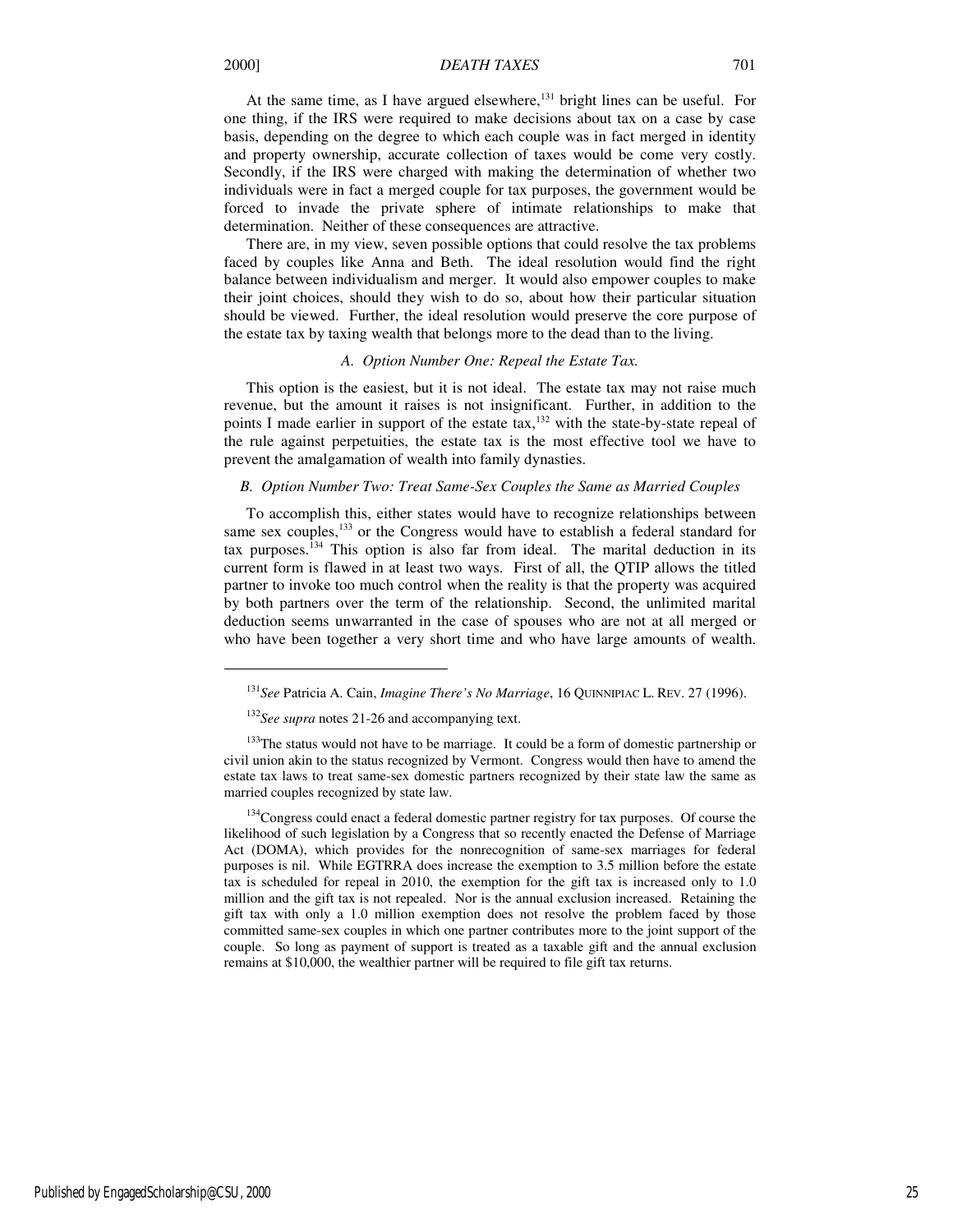Thus, to extend a flawed provision to unmarried couples might create formal equality; but it would not further substantive justice.

#### *C. Option Number Three: Increase the Exemption*

In the case of Anna and Beth, the tax burden would have been avoided had the exemption equivalent been a mere \$2,000,000. The tax has always been conceived as a tax on the very wealthy. And yet, notions of wealth have changed significantly in recent years with the increase in the stock market and the number of people who have become millionaires as a result of being paid in the form of stock options. Assuming recent financial trends continue, \$675,000 (even growing to \$1,000,000 in 2006) does not seem like a lot of wealth. Middle class professionals such as Anna, who work hard all their lives, have no trouble accumulating assets in the millions by the time of death. The current exemption needs to be increased significantly for the tax burden to fall more directly on the truly wealthy.<sup>135</sup>

The strongest argument in favor of this option is that it is simple. A primary argument against this option as the ideal solution is that it fails to take into account the specific situation of a couple and their property holdings. While the case might be rare, consider a couple that has one single piece of constitutive property (e.g., a Cezanne worth \$10 million). They bought it early in their relationship (or inherited it) and they have enjoyed it for their thirty years together, sharing their thoughts about it and the new things they see in it every evening as they share special time together after dinner. When one partner dies, the survivor will have to sell the Cezanne to pay the taxes – even if they in fact own it and paid for it equally. You simply cannot cut the Cezanne in half or partition it between the survivor and the government. To enjoy the Cezanne you must have the whole thing.<sup>136</sup> Thus, the option of increasing the exemption, while simple, will afford only rough justice.

#### *D. Option Number Four: Impose the Tax Only Once Each Generation.*

If the aim of the estate tax is to break up family dynasties and to impose the tax on the dead owner of the property, then imposing the tax once each generation seems consistent with those aims. One argument in favor of such an approach is that it means that siblings as well as spouses and life partners would be spared the tax burden. When two sisters live together for the last years of their lives (if not longer), they share a standard of living in much the same way that spouses do. $137$  Depending on who dies first and who owns more wealth than the other, a surviving sibling could find herself in the same position as Beth. Although taxing wealth once each generation seems more in keeping with the purpose of an estate tax, designing such a

<sup>&</sup>lt;sup>135</sup>Where to draw the line is a matter for empiricists and economists. Joel Dobris, in his remarks at the Death of Death Taxes conference, suggested an exemption of \$10 million. My hunch is that an increase to 3 or 4 million would significantly reduce, or perhaps eliminate, the burden on most professional, middle-class lesbian and gay couples.

<sup>&</sup>lt;sup>136</sup>One solution to this problem might be to sell the remainder interest in the painting to anyone willing to wait for delivery until the death of the survivor. The sales proceeds might produce enough to pay the taxes, especially if only half of the painting was subject to the tax.

<sup>&</sup>lt;sup>137</sup>Estate of Davenport v. Commissioner, 74 T.C.M. (CCH) 405, T.C.M. (RIA) 97,390 (1997) (two sisters lived together most of their adult lives and agreed to commingle all earnings and assets).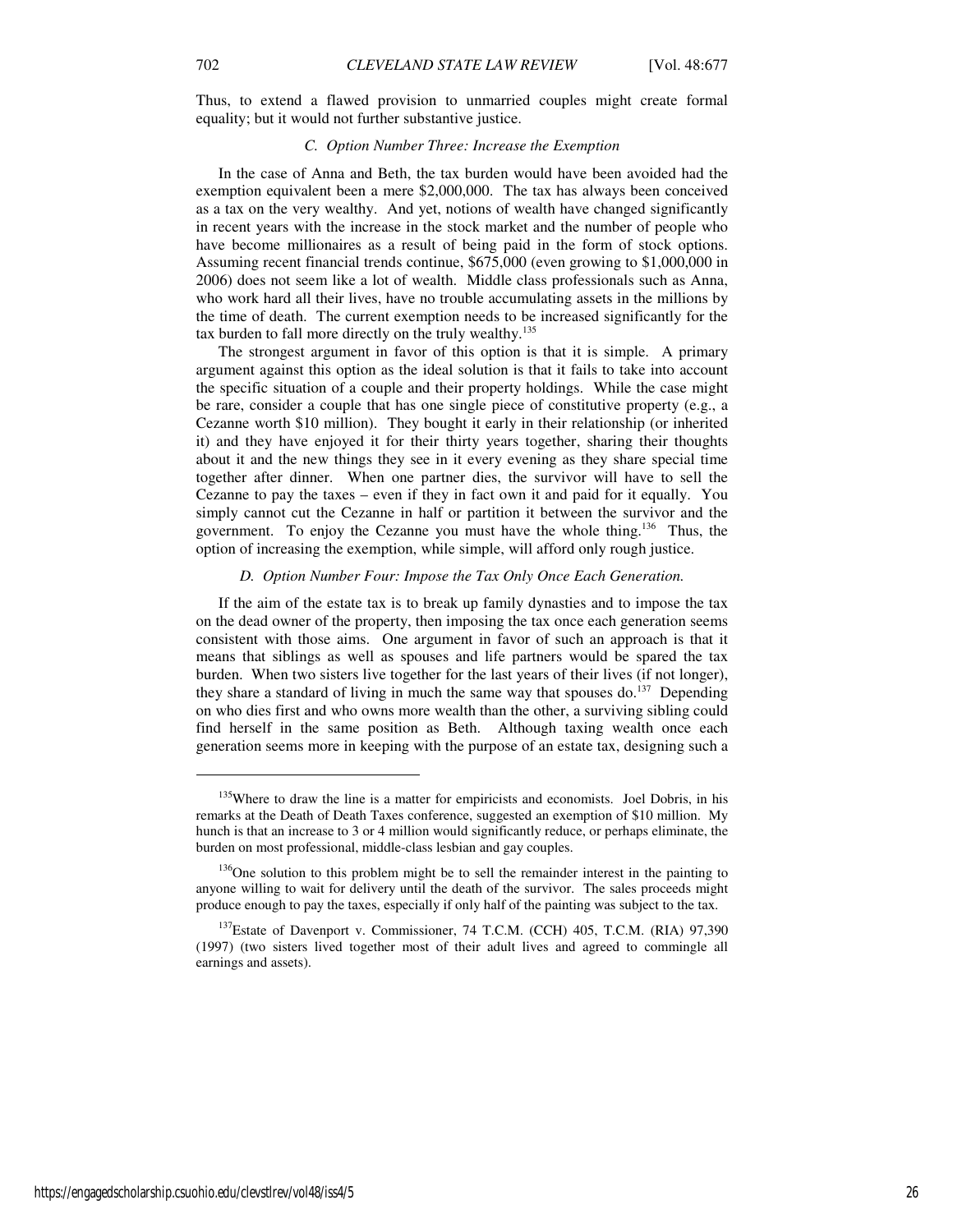tax creates numerous problems. The central problem would be the determination of generation. The current generation skipping tax assigns persons to particular generations and in so doing, it adopts and privileges traditional family relationships. One solution to this would be to ignore family relationships and use difference in ages. The attraction of this approach, from the government's point of view, would be that the tax is not deferred for too long. If generations are presumed to shift every twenty years for example, a person who marries someone twenty-five years younger would not cause his wealth to go untaxed until her death, as the current scheme would allow. At the same time, it seems unfair to tax the wealth at the death of the spouse and burden the survivor simply because she happens to be five years too young. A possible solution to this problem would be to adopt a rule that imposes the tax at the death of the older spouse, but defers its payment for twenty years. A plausible justification for this approach is that a younger person has the opportunity to accumulate new wealth and thus need not be solely dependent on the wealth of the deceased spouse for retirement purposes. Nonetheless, as this short exploration of how such a tax might be constructed shows, complexities would invariably abound.

A second problem would be the planning possibilities that provide tax avoidance schemes to creative decedents. For example, a parent who wishes to defer the tax on an inheritance intended for his child, might well make an arrangement to leave the property to a trusted younger and healthy sibling who would be expected to use the funds for the benefit of the child. Thus, while a proposal to tax wealth once each generation is attractive in the abstract, its implementation is likely to create insurmountable practical difficulties.

#### *E. Option Number Five: Exemptions for Constitutive Property*

Since one of the problems raised by my example is the undue burden placed on a survivor who has an emotional if not legal interest in retaining certain constitutive property, perhaps we could resolve a large part of the problem by simply allowing an exemption for such property. Homesteads, the family farm, aesthetic objects including paintings, musical instruments, and similar items might be exempted from the tax. Such a concept is not unfamiliar. We currently exempt from the claims of creditors other than the government property of this sort.<sup>138</sup>

Professor Ray Madoff has written about the problem of applying the estate tax to constitutive property of this sort.<sup>139</sup> He charges the estate tax with embracing the myth of fungibility. The estate tax, in its current form, bluntly taxes all property owned at death, making no distinctions between cash and family heirlooms to which sentimental attachments have been made. The bluntness of the tax requires taxing all property at its fair market value with no adjustments for personal attachments. Madoff suggests exempting from the tax certain rights in personality (e.g., a name, private letters) if the owner/decedent has made it clear that he or she does not want

<sup>138</sup>*See*, *e.g.*, Section 522(d) of the Bankruptcy Code exempting certain personal property such as wearing apparel, household goods, and musical instruments from creditor's claims. State statutes similarly exempt such property. *See*, *e.g.*, IOWA CODE § 627.6 (2001) (exempting from creditors claims clothing, family bibles, portraits, and similar personal property).

<sup>139</sup>Ray D. Madoff, *Taxing Personhood: Estate Taxes and the Compelled Commodification of Identity*, 17 VA. TAX REV. 759 (1998).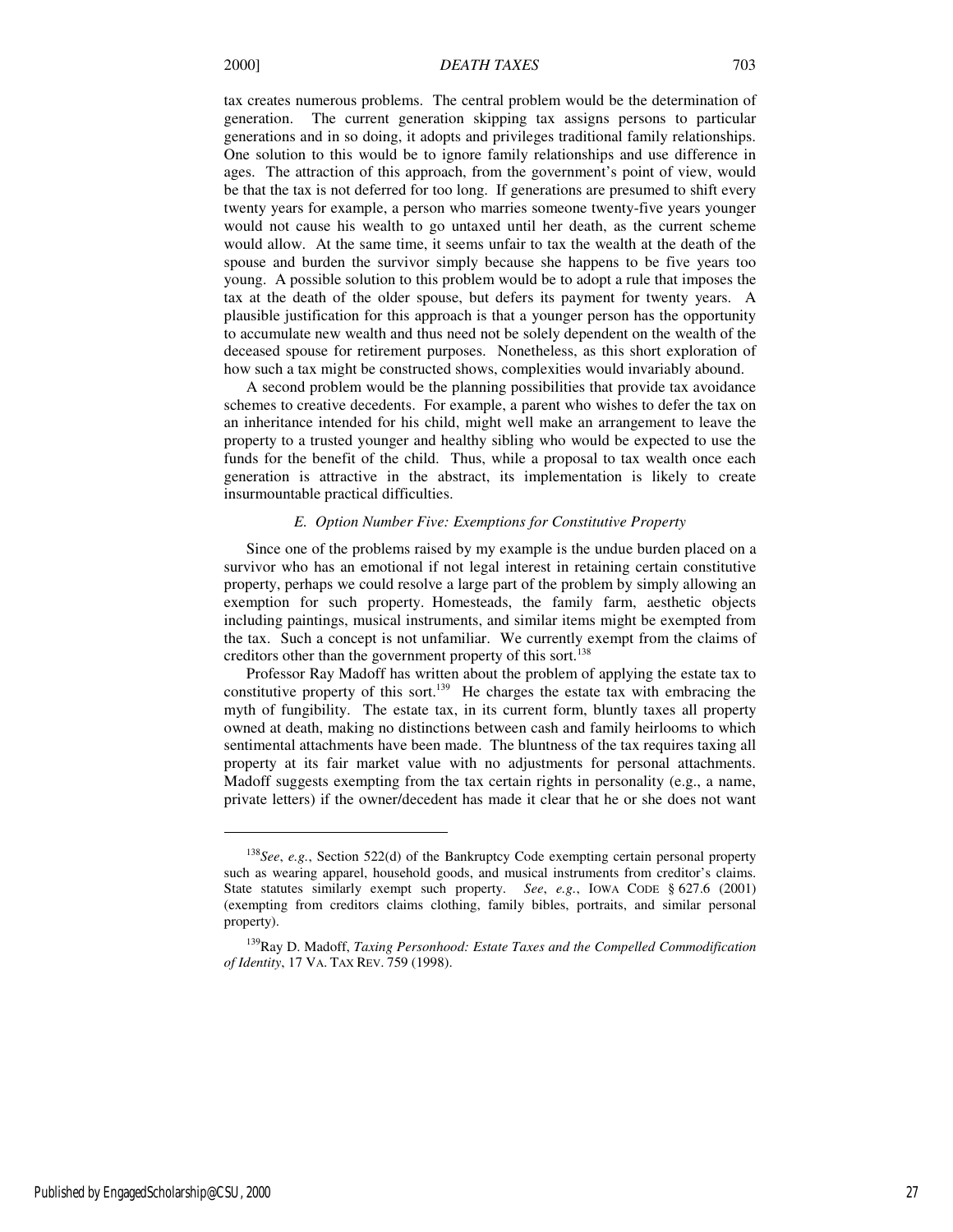the items marketed. I am suggesting a similar proposal. However, my proposal would ascribe ownership and control over the constitutive property to the survivor who views the property as rightfully constitutive of his or her personality or, alternatively, of his or her coupledom with the decedent.

While appealing at an abstract level, this option raises difficulties in enforcement. First of all, how does one determine whether a \$10 million Cezanne is constitutive or merely purchased with a view to avoiding the taxing authorities? We might, of course, give the government a tax lien on all such items of constitutive property such that if they were sold, thereby evidencing their ceasing to provide important personal connections for the owner, they'd be taxed at that time. The complexities and transaction costs of enforcing such an exemption might easily outweigh the justness of this proposal.

### *F. Option Number Six: Deferral of Tax When a Survivor has a Claim to Constitutive Property*

Rather than exempting constitutive property completely, an arrangement for deferral of the tax might accomplish the necessary fairness for a surviving nonmarital partner. Indeed, one scholar has described a deferral system that would apply to all estate property upon the death of the first partner in an unmarried cohabitant relationship.<sup>140</sup> Dubbed the Trust for an Unmarried Survivor (TUMS), and based on the concept of the Qualified Domestic Trust  $(QDT)^{141}$  for alien spouses, this arrangement would allow a survivor to place shared property into a trust and defer the estate tax until the death of the survivor. The estate tax would be calculated at the death of the first partner to die, but would not be paid until property was pulled out of the TUMS, either during the survivor's lifetime or at death. While the proposal poses a number of complications as applied to all property, it does so in an attempt to balance concerns of fairness to the survivor with protection of the estate tax. The arrangement would work wonderfully well with constitutive property such as the \$10 million Cezanne which could remain in the trust free from tax so long as the survivor wanted to continue enjoying the personal consumption value of the painting.

#### *G. Option Number Seven: Personal Tax Partnerships*

I have complained that tax law has suffered from a fallacy of individualism and that more recently it also suffers from a fallacy of merged identities. In an ideal world, tax law ought to strike the correct balance between individualism and the merged couple. One way to strike this balance would be to recognize each individual and allow the individual partners in a couple to decide how coupled or merged they want to be for tax purposes.

The Internal Revenue Code allows individuals to form business partnerships in which they allocate capital ownership, share income and losses, and provide for services. Tax law will recognize the allocations provided they have "substantial economic effect."<sup>142</sup> The partnership is not a separate taxable entity for income tax

<sup>142</sup>*See* I.R.C. § 704(b) (West 2001).

<sup>140</sup>*See* Joan B. Ellsworth, *Prescribing TUMS: An Alternative to the Marital Deduction for Unmarried Cohabitants*, 11 VA. TAX REV. 137 (1991)[hereinafter *Prescribing TUMS*].

<sup>141</sup>*See* I.R.C. § 2056(d)(2) (West 2001).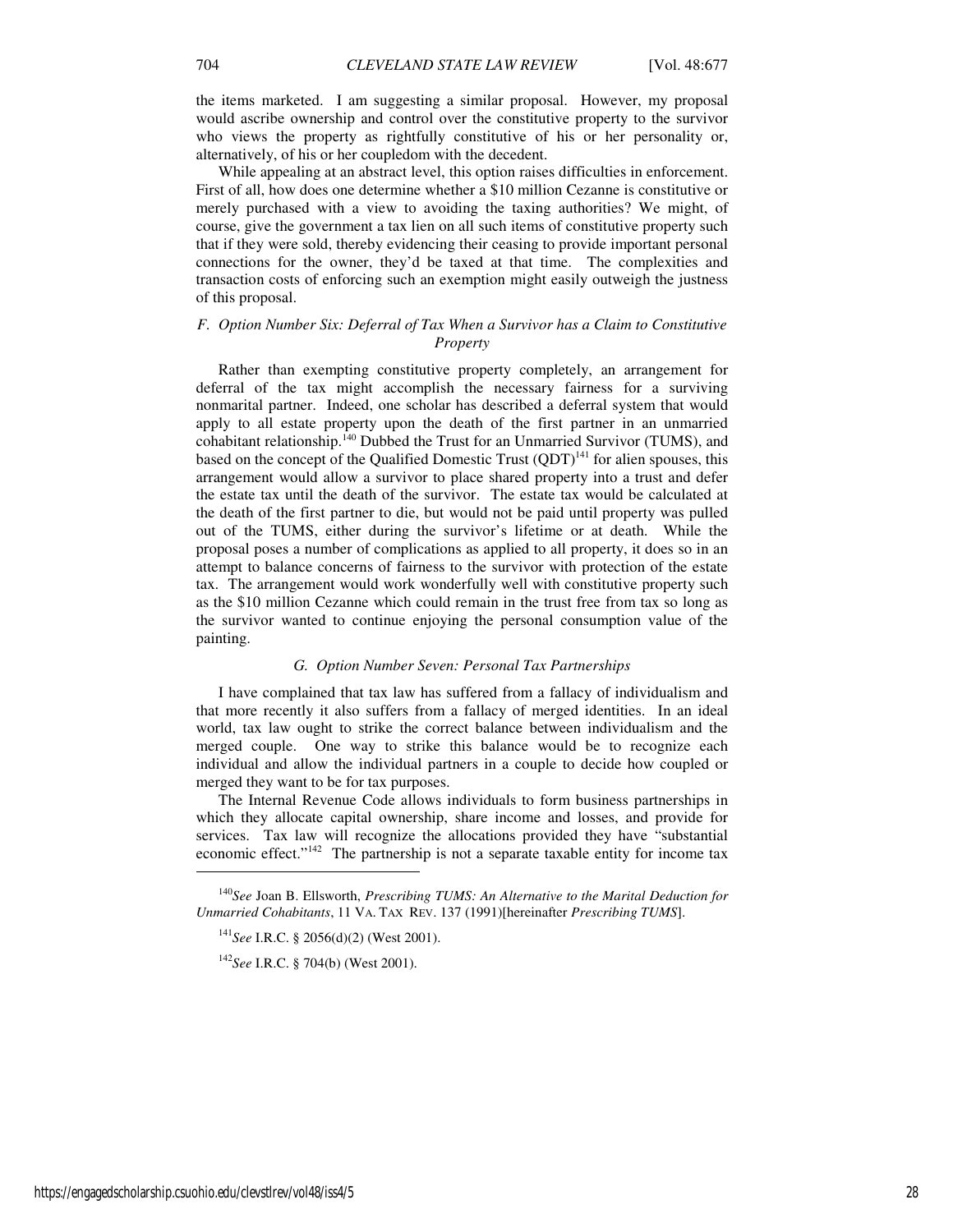#### 2000] *DEATH TAXES* 705

purposes. The tax burden of the profits and losses and the tax consequences of dispositions of property are allocated out to the individual partners in accord with their agreement. When the partnership is dissolved, there need be no tax triggered provided the partners can receive their shares of property with positive bases for tax purposes.

Suppose Anna and Beth could form a similar partnership. They could decide in advance what property would be jointly shared by the partners. They could decide in advance how net income would be shared.<sup>143</sup> They could decide in advance how the property would be distributed in the event the partnership was terminated, either by mutual agreement or by death of one of the partners. Termination of the partnership should not be a taxable event. Rather, property should be distributed according to the joint agreement of the partners and the recipient of the property should take historical cost basis. Any property at death that passes to someone other than the tax partner would be subject to the estate tax, provided the estate were large enough to trigger a tax.<sup>144</sup>

There are numerous pros and cons to this option. A primary initial issue is how to limit the use of such arrangements. For example, who should be permitted to create such tax partnerships and should they be limited to two persons? Should we, for example, only allow intimate committed partners? Or, should we allow siblings or other family members to form such partnerships? If the driving principle is shared property, why limit the partnership to two persons? My version of this option would permit only two person partnerships and would limit each taxpayer to one partnership. While the limitation might be hard to justify in terms of the principle that partnerships ought to reflect the real-life agreements of sharing,<sup>145</sup> some limitations are necessary to make the proposal workable.<sup>146</sup>

j

<sup>&</sup>lt;sup>143</sup>For the IRS to recognize their chosen allocation, Congress would have to reverse the rule set forth in Lucas v. Earl. While most tax theorists think we need to maintain Lucas v. Earl to avoid wholesale assignment of income amongst family members and to protect against erosion of the income tax base, I would prefer to allow such arrangements and repeal joint income tax returns. Such an arrangement would solve the marriage tax penalty problem, would give effect to real income sharing between spouses and life partners, and would make each individual taxpayer directly accountable to the government for his or her share of the partnership income. While I do not propose to develop the income tax side of this proposal in any detail in this article, which after all focuses on the estate tax, I do want to go on record in support of recognition of such tax partnerships for income as well as estate tax purposes.

<sup>&</sup>lt;sup>144</sup>This option should be compared to the proposal made ten years ago by Joan Ellsworth. Whereas my proposal would exempt all partnership property from tax until the death of the survivor, Ellsworth's proposal would merely defer the tax, computed at the death of the first partner, until the death of the survivor. *See Prescribing TUMS*, *supra* note 140, at 169; *See also id*. at 186-89 (proposing a new section 2056B of the Internal Revenue Code, which would defer the tax until the death of the survivor, but in no event longer than fifteen years after the death of the first cohabitant). *See also* Martha M. Ertman, *Marriage as a Trade: Bridging the Private/Private Distinction*, 36 HARV. C.R.-C.L. L. REV. 79, 101-09 (2001) (arguing more broadly in favor of a partnership model to replace the traditional family model for property distribution issues as well as for taxation).

<sup>&</sup>lt;sup>145</sup>Small family businesses and family farms are examples of multi-person sharing arrangements. Of course, to the extent the activity is a business for profit, the family members can structure a partnership or other business entity to vest ownership in all participants. The hidden problem is the assignment of income doctrine. When a child works for years in the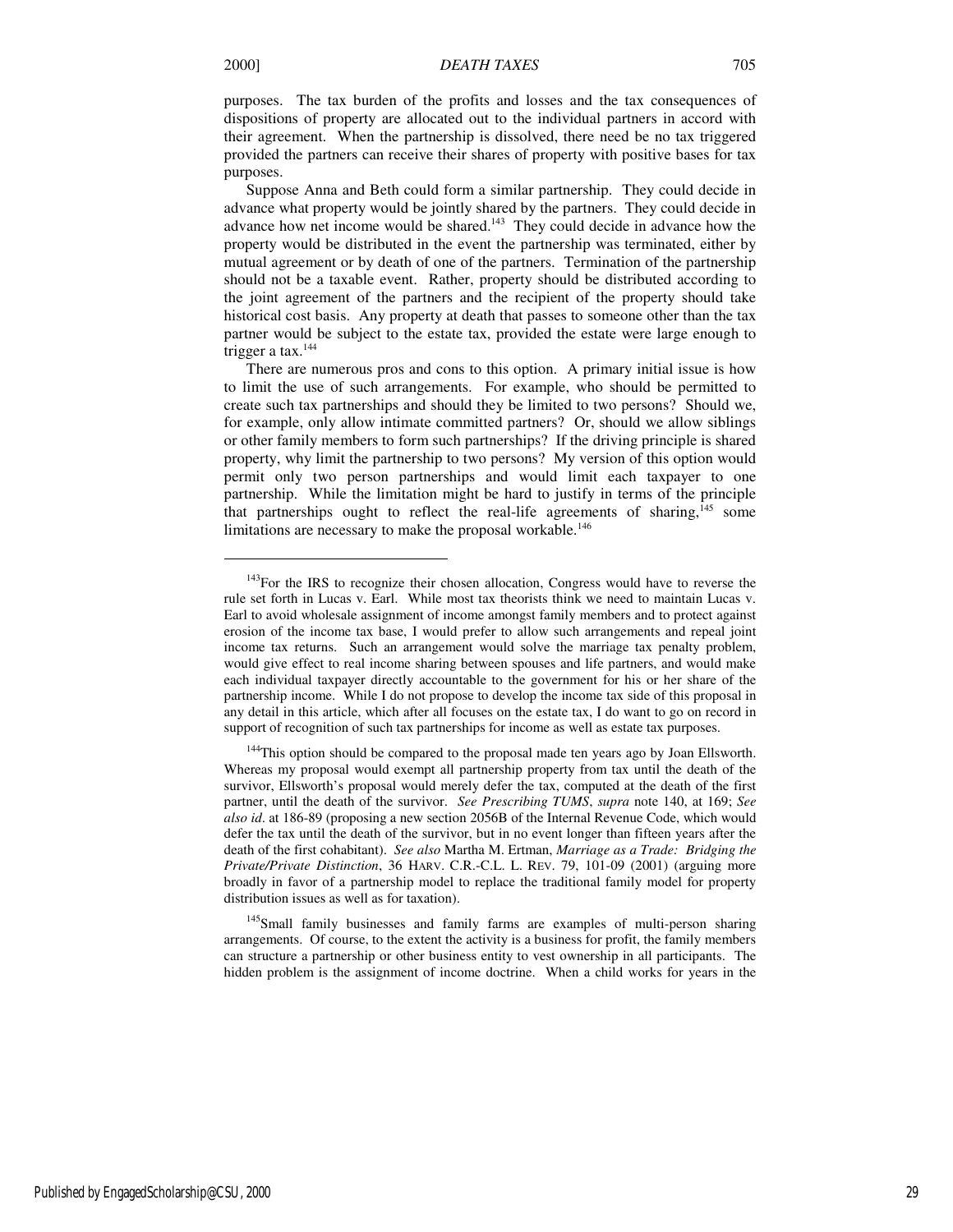Some have suggested cohabitation as the limiting principle.<sup>147</sup> But, even with cohabitation as a limiting principle, it might be possible for persons in different generations to form such partnerships. If they could, then the partnership arrangement would serve to exempt the partnership property from estate taxes when it passes to the next generation. If such arrangements were permissible, then why not simply repeal the estate tax? If everyone planned carefully enough, they could form partnerships with beneficiaries in lower generations and avoid the tax completely. In that case, the tax would only fall on those persons who neglected to do the necessary paper work. Imposing a tax on only unplanned estates violates the principle of fairness I meant to suggest in the hypothetical case of Anna and Beth. Thus, some limiting rule would have to be constructed.

One possibility would be to limit the partnerships to two people in the same generation, with generation defined in terms of years rather than family relationships. For couples who are in spousal or similar relationships but who fall outside the generation limits, we might exempt a certain amount of property or reduce the tax rate based on the number of years the couple has been together or shared the property via the partnership agreement. The concept here is that ownership rights do vest over time when people agree to share property ownership.<sup>148</sup> Alternatively, we might simply bar such arrangements between parents and children or other related parties of different generations who are barred from the marriage relationship because of the family relationship.<sup>149</sup>

While my immediate focus is on same-sex couples, my critique of the estate tax has in part been based on the notion that, despite the form in which legal title may be held, property is often owned in other senses by partners or family members who share in the upkeep and the use of the property. Just as Anna and Beth's sharing of

<sup>146</sup>Other scholars have wrestled with this problem of how to structure a tax alternative to marriage such that it resists tax avoidance, but also reaches the right couples. Joan Ellsworth, for example, would limit her TUMS proposal to cohabitating couples. *See Prescribing TUMS supra* note 141, at 169. While there is some superficial appeal to such a limiting rule, I worry about those long term comitted partners who because of competing job opportunities may not be living together. Or perhaps they would qualify so long as they cohabited in both homes. The fact of cohabitation suggests greater opportunity for real sharing. But how many years should be required? What happens when one partner moves to a nursing home or intensive care facility at the end of life? How will the IRS determine whether or not a couple is in fact cohabiting? Ellsworth suggests a five year minimum before allowing the establishment of a TUMS. *Id.* at 173.

<sup>147</sup>*Id.*

l

<sup>148</sup>*See* Mark L. Ascher, *Curtailing Inherited Wealth*, 89 MICH. L. REV. 69, 93 (1990) (proposing that the tax rate on spouses might vary with the length of the relationship).

 $^{149}E.g.,$  Uncles and nieces or aunts and nieces.

parent's business expecting to receive an ownership interest, how should we treat the child's participation efforts? If she receives a property interest in exchange for services, then under standard tax theory, she ought to have income and the parent ought to have a deduction. By contrast, a spouse who works in the home in exchange for a property transfer does not have income. My "personal tax partnership," in effect, extends this ability to earn property rights via services free from the income tax to unmarried couples. We may not want to extend that ability further to parent/children households or relationships. But in all honesty, I have trouble identifying a principle that would draw a line excluding such households.